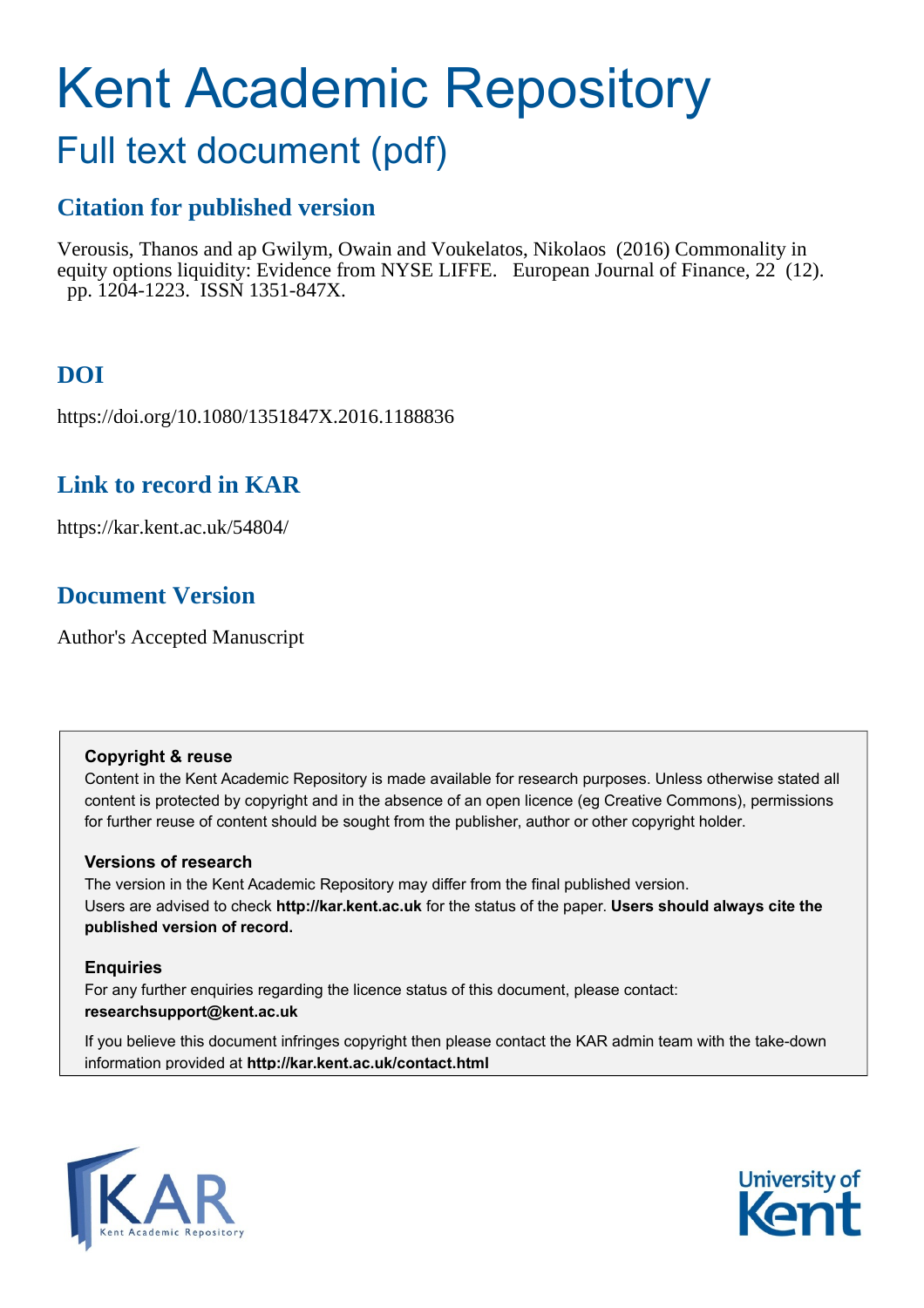# Commonality in equity options liquidity: Evidence from NYSE LIFFE

Thanos Verousis*a* , Owain ap Gwilym*<sup>b</sup>* and Nikolaos Voukelatos*<sup>c</sup>*

*<sup>a</sup> School of Management, University of Bath, Bath, BA2 7AY, UK <sup>b</sup> Bangor Business School, Bangor University, Bangor, LL57 2DG, UK <sup>c</sup> Kent Business School, University of Kent, Kent, CT2 7PE, UK*

#### **Abstract**

This paper examines the commonality in liquidity for individual equity options trading at NYSE LIFFE. We use high-frequency data to construct a novel index of liquidity commonality and we find that it can explain a substantial proportion of the liquidity variation of individual options. The explanatory power of the common liquidity factor is more pronounced during periods of higher implied volatility at the market level. The common factor's impact on individual options' liquidity is found to depend on the options' idiosyncratic characteristics, while there is limited evidence of systematic liquidity spillover effects among the NYSE LIFFE exchanges.

*JEL Classifications*: G12; G19

*Keywords*: LIFFE; options; commonality; liquidity; bid-ask spread

### **1. Introduction**

**.** 

The issue of liquidity underpins virtually every financial transaction and it has been attracting increasing attention in the literature, especially after the recent financial crisis. One particularly important aspect of this issue refers to the role of common crossasset variation in liquidity. To the extent that liquidity across assets is driven by common factors, understanding the behavior of liquidity's systematic component is

Corresponding author: +44 (0) 1225 386314, t.verousis@bath.ac.uk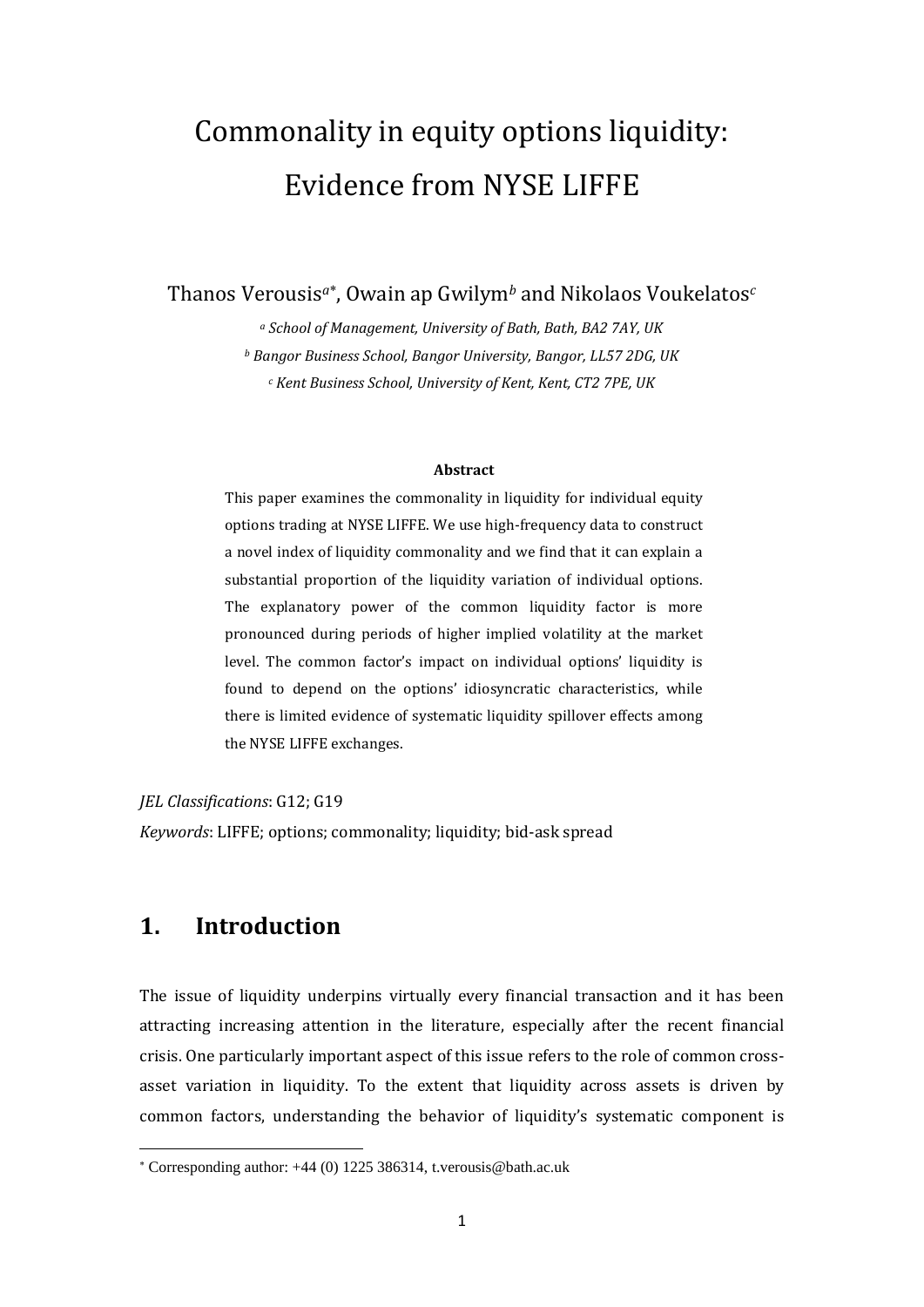fundamental in explaining, and ultimately anticipating, incidents of a general liquidity breakdown. The recent financial crisis serves as an illustrative example of the dramatic impact that a break in systematic liquidity can have on global financial markets, as do the stock market crisis of 1987 and the debt market crisis of 1998 which are typically viewed as systematic liquidity breakdowns (Hasbrouck and Seppi, 2001). In this paper, we examine the systematic liquidity component extracted from a large high-frequency dataset of equity options traded in NYSE LIFFE.

Previous empirical studies have highlighted the existence of a common liquidity factor across individual assets (Cao and Wei, 2010; Chordia et al., 2000; Hasbrouck and Seppi, 2001; Huberman and Halka, 2001). One likely explanation for this commonality in liquidity could be related to inventory management considerations. In particular, market-wide swings in prices and/or volatility are expected to affect trading volume, which is one of the principal determinants of dealer inventory. As a result, dealers are likely to respond by changing their optimal levels of inventory across assets in a relatively uniform way, affecting the provision of liquidity (for example as it is reflected by quoted spreads and depths). Another possible source of liquidity commonality is the fact that market rates have a direct impact on the dealers' cost of carrying inventory (see also Chordia et al., 2000).

Irrespective of its sources, commonality in liquidity has important implications for market participants. For instance, the common component of asset liquidity potentially represents an undiversifiable source of price risk which, in equilibrium, should be priced in the cross-section of expected returns (Brennan and Subrahmanyam, 1996; Chordia et al., 2000). More importantly, temporary large changes in this common liquidity factor are likely to trigger incidents of market stress which could, even in the absence of other significant events, precipitate a financial crisis. For example, the October 1987 stock market crash was characterized by a dramatic drop in liquidity although it is hard to identify any concurrent significant financial events (Roll, 1988).

This paper contributes to the literature in a number of ways. First, we expand the literature on liquidity commonality to a new market, namely the European market of NYSE LIFFE. Previous studies on commonality in liquidity have predominantly focused on stock markets. For instance, Chordia et al. (2000) construct a systematic liquidity factor and explore the extent to which it can explain individual liquidity across stocks (see also Brockman and Chung, 2002, 2006; Hasbrouck and Seppi, 2001; Korajczyk and Sadka, 2008). Furthermore, Kempf and Mayston (2008), Rakowski and Beardsley (2008) and Visaltanachoti et al. (2008) examine liquidity commonality along the order book, while Dunne et al. (2011) document substantial common movements in returns,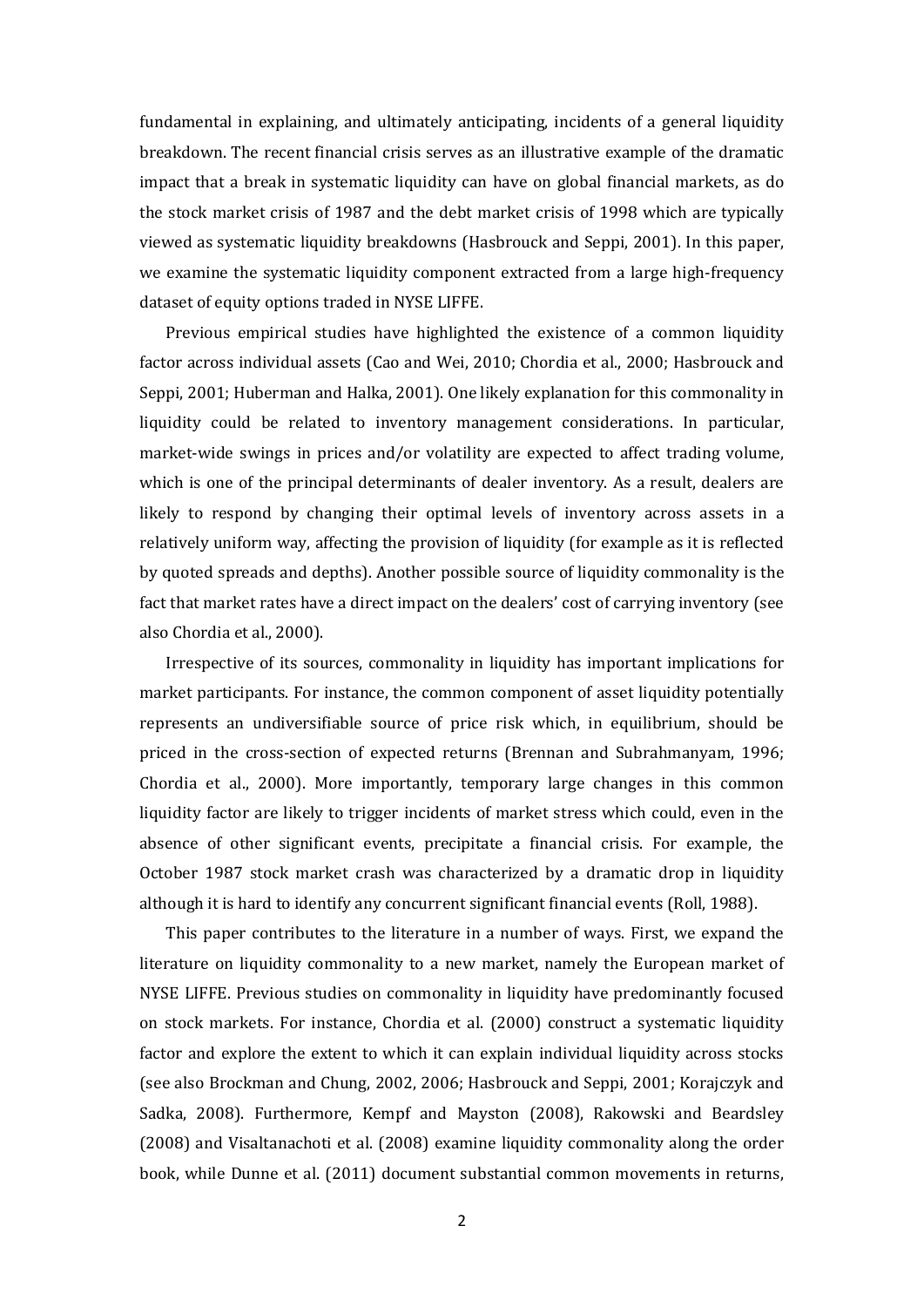order flows and liquidity for the Athens Stock Exchange. Despite the significant interest in liquidity commonality for stocks, this issue has remained relatively underexplored in the case of options.<sup>1</sup> Cao and Wei (2010), who extract a common liquidity component for US options, represent the main exception. We contribute to the related literature by investigating liquidity commonality in the largest options market in Europe. Combining the exchanges of Amsterdam, London and Paris, NYSE LIFFE accounts for a large part of global exchange-based trading in options and, as such, its systematic liquidity component is likely to have a substantial impact on investors internationally.<sup>2</sup>

Second, we contribute to the literature by examining what drives systematic liquidity. More specifically, we investigate how commonality in liquidity behaves under different market conditions by examining its relationship with a set of market-wide factors such as index options' trading volume and implied volatility, a sentiment indicator, short sale restrictions, and momentum factors for past returns. We also investigate if the explanatory power of liquidity commonality over a given option's individual liquidity depends on the option's idiosyncratic characteristics (e.g. market value, volatility, underlying stock's spread etc.). Finally, we explore potential spillover effects among the three options exchanges of NYSE LIFFE.

Our third contribution relates to the use of high-frequency options data. Previous studies have used daily data to compute liquidity measures. In contrast, we extract our liquidity commonality factor from an extensive high-frequency dataset of options, which allows us to obtain considerably more accurate measures of liquidity by taking into account the intraday variation in trading activity.

We employ Principal Component Analysis (PCA) to extract the common liquidity factor. Our results highlight that common effects are significant drivers of options liquidity in NYSE LIFFE. More specifically, we report that the proportion of variance explained by the common liquidity factor in the PCA is 15% for Amsterdam, and 27% for London and Paris. When we regress the liquidity of individual options against the first common factor from the PCA, we find that the latter can explain on average 11% of the

**.** 

<sup>&</sup>lt;sup>1</sup>In contrast to the very limited interest in commonality in options liquidity, some previous studies have investigated the determinants of options liquidity. For instance, Cho and Engle (1999) link liquidity in the options market to the activity of the underlying market through the derivatives hedging theory, while Wei and Zheng (2010) associate market liquidity with inventory management practices.

<sup>2</sup> Verousis et al. (2015) also examine liquidity for options traded in NYSE LIFFE. However, they focus on the intraday determinants of liquidity for individual options, with only a brief mention of a common factor. In contrast, this paper shifts the emphasis from idiosyncratic characteristics acting as liquidity determinants to exclusively examining commonality in liquidity as the driving factor.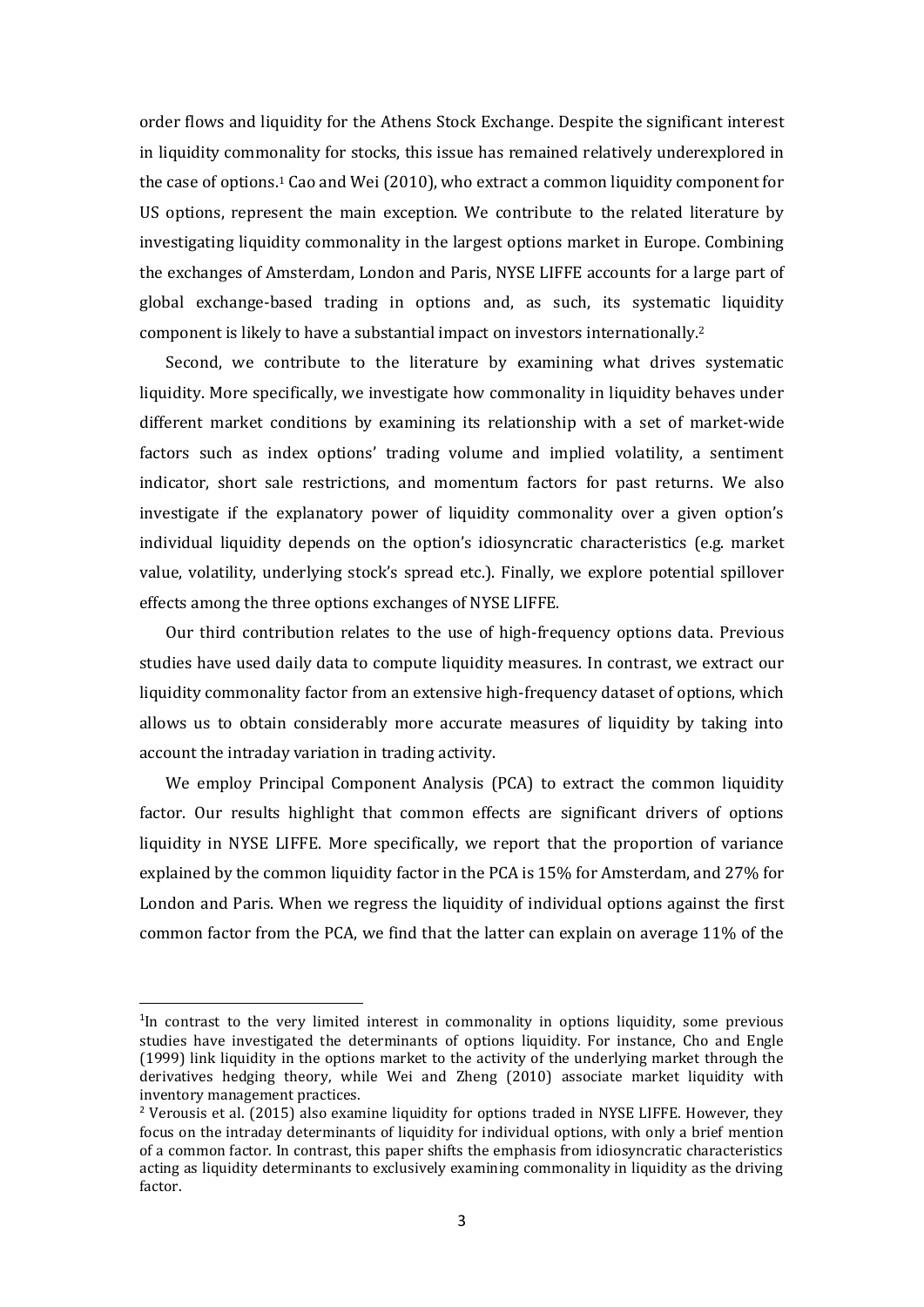liquidity variance at the ticker level, with this proportion rising to 15% when we use the first three common factors.

Moreover, the explanatory power of commonality in liquidity over the liquidity of individual options appears to depend on market conditions. When we regress the proportion of liquidity variance at the ticker level that can be explained by the common liquidity component against a set of market-wide factors, we find that the strongest effect stems from the index's implied volatility. In particular, on days of greater uncertainty at the aggregate market level, as reflected by higher levels of index implied volatility, systematic liquidity has a bigger contribution to the liquidity of individual options. The explanatory power of the common factor generally correlates with the sign of market returns in the case of calls, and it is also related to market trading volume and sentiment for Amsterdam in particular, where retail activity is highest.

We document that the extent to which individual options' liquidity responds to systematic liquidity depends on the characteristics of the options and those of the underlying stocks. In cross-sectional regressions, we find that the common factor's explanatory power over the liquidity variance of individual options is significantly positively related to the frequency of transactions and negatively related to trading volume and options' realized volatility. In other words, options with a larger number of relatively low-volume transactions at low levels of volatility appear to be more responsive to the common liquidity factor compared to their counterparts. The underlying's percentage bid-ask spread is found to positively affect the explanatory power of the common factor for puts, while the firm's market value has a significantly positive effect in the case of calls.

Finally, using a Vector Autoregression (VAR) framework, we find some interconnectedness among the three exchanges of NYSE LIFFE in terms of systematic liquidity's explanatory power over individual options' liquidity. However, these spillover effects do not appear to be particularly pronounced.

The remaining of the paper is organized as follows. Section 2 discusses the market structure of NYSE LIFFE and the high-frequency options dataset used in the empirical analysis. Section 3 describes the methodology for extracting the liquidity commonality factor, variable construction and research design. Section 4 presents the empirical results, while Section 5 concludes.

#### **2. Market Structure and Data**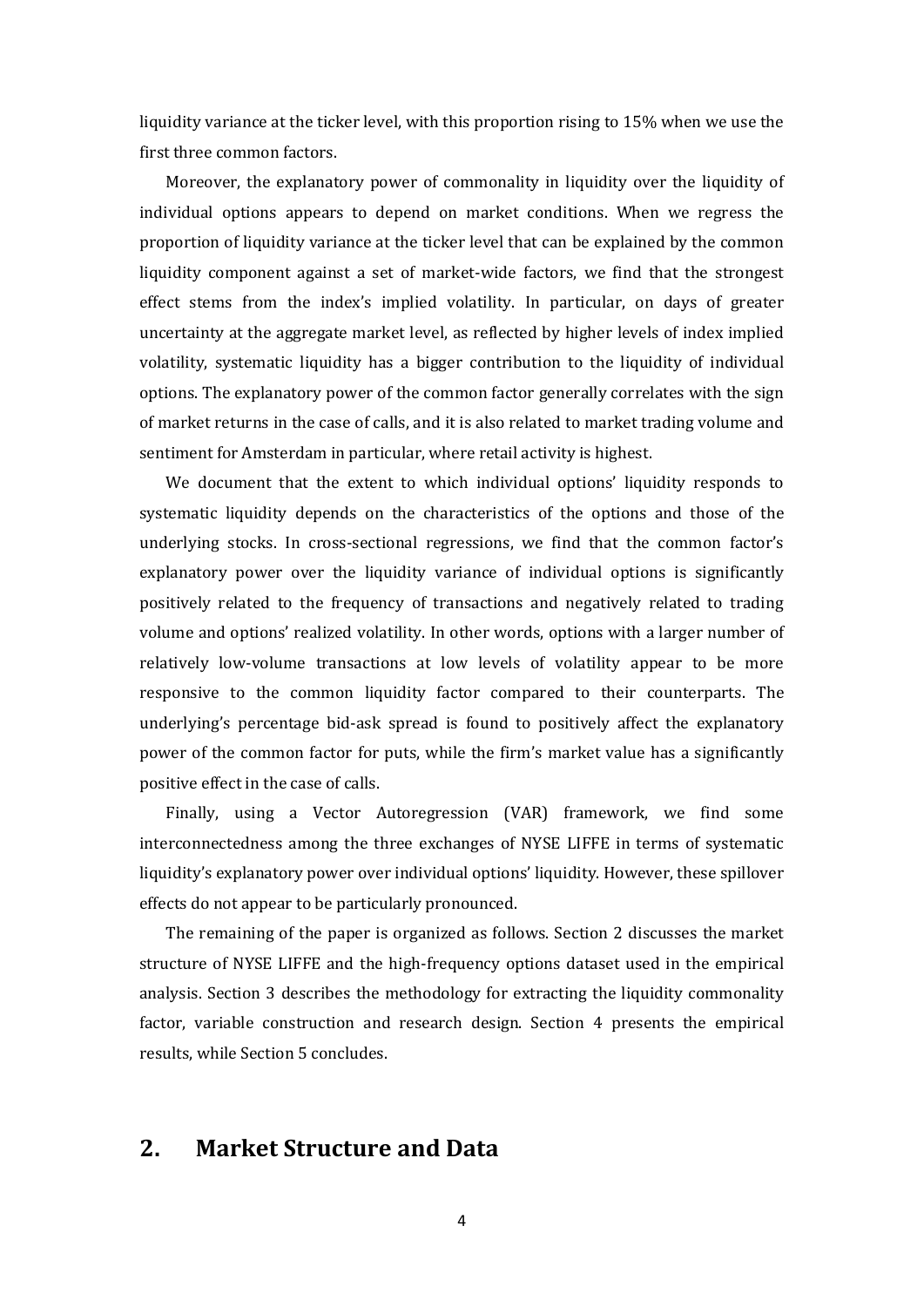#### **2.1 Market Structure**

**.** 

NYSE LIFFE represents the European branch of NYSE for derivatives trading, consisting of five country-specific exchanges, namely Amsterdam, Brussels, Lisbon, London and Paris. In this paper, we examine the liquidity of individual equity options in Amsterdam, London and Paris, since options are not traded in Lisbon and option trading is very limited in Brussels.

Options trading in NYSE LIFFE is structured around market makers who provide liquidity under the Euronext Liquidity Provider System (ELPS), by continuously submitting bid and asks quotes. The ELPS, which sets the various spread and size obligations for market makers' quotes across different contracts, was initially introduced in Amsterdam and subsequently adopted for all options contracts traded via LIFFE CONNECT.

The market makers who operate in NYSE LIFFE fall under two general categories, depending on the extent of their contractual obligations to the exchange. More specifically, Primary Liquidity Providers (PLPs) are required to submit quotes for In-The-Money (ITM) and Out-of-The-Money (OTM) contracts, while Competitive Liquidity Providers (CLPs) need to submit quotes only for a number of near-the-money contracts.<sup>3</sup> The classification of market makers is somewhat different in Amsterdam, where Primary Market Makers (PMMs) are required to provide bid and asks for all individual equity options across all strikes and maturities, while Competitive Market Makers (CMMs) have contractual obligations similar to those of CLPs.<sup>4</sup>

Market makers' obligations in terms of submitting quotes refer to both a maximum spread and a minimum size and they vary across different underlying assets, since they are set out as functions of the underlying's price and volatility (updated semi-annually). Furthermore, market makers are required to submit continuous quotes for a minimum of 85% of the contracts in the series in which they are involved, and at least during 85% of the specific time period. Finally, all market makers have to trade at least a minimum number of contracts of the highest liquidity assets, as these are defined by the exchange.

Despite a significant effort to harmonize rules across the number of exchanges of NYSE LIFFE, several important differences remain. First, the options exchange in Amsterdam is at the cutting edge of high frequency trading (HFT), with Dutch firms

<sup>3</sup> "Near-the-money" refers to a flexible concept, defined as a percentage mark up (down) from the lowest (highest) underlying share price of the current day.

<sup>4</sup> PMMs may also have the right to receive a percentage of the turnover traded at the PMM's best bid or ask price. CMMs and PMMs may quote spreads up to twice the maximum contractually agreed spread.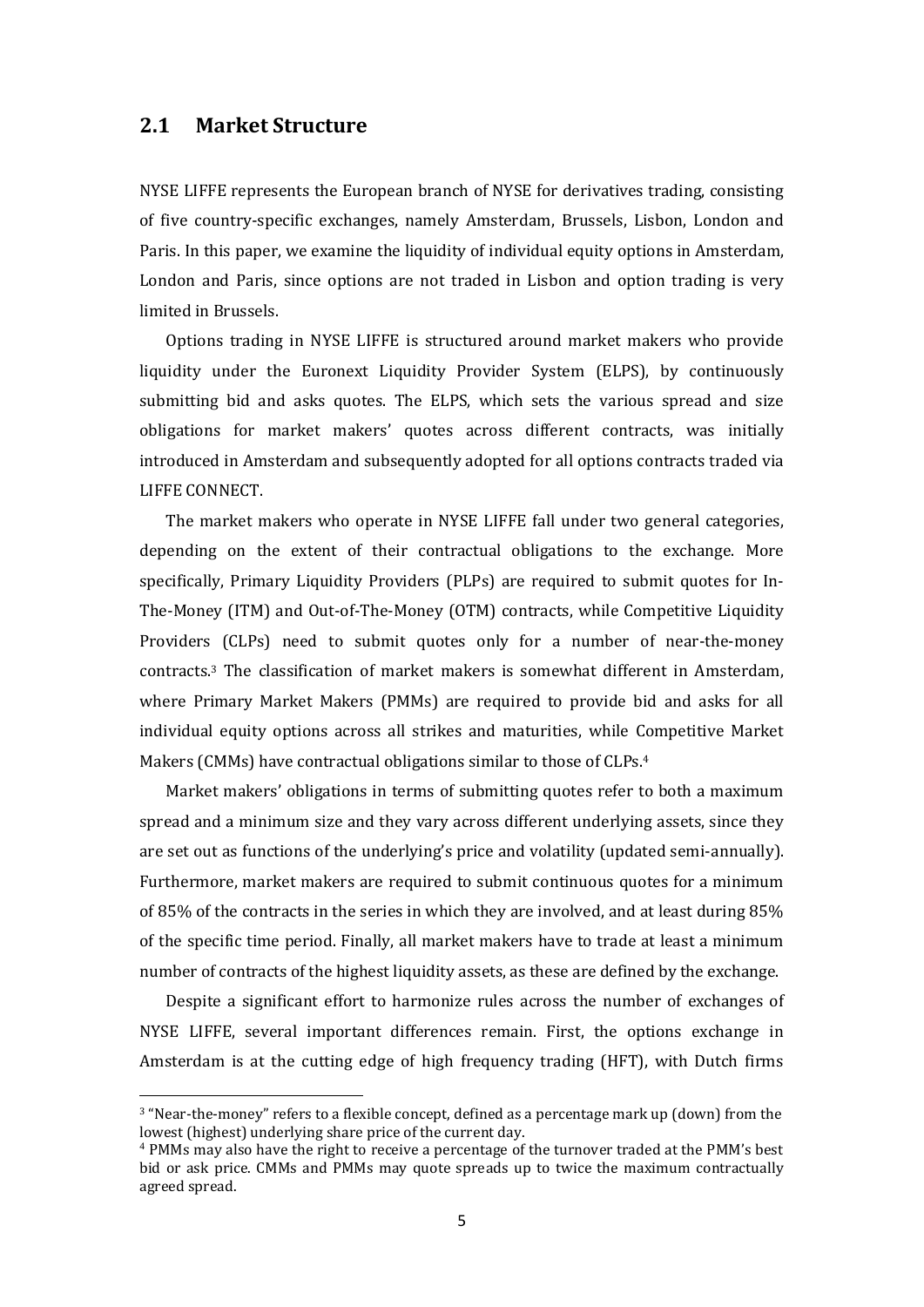contributing three of the four founding members of the HFT body for Europe (The Economist, 2013). Second, the Premium Based Tick Size (PBTS) rule that was implemented in Amsterdam is expected to have a significant impact on the exchange's liquidity, particularly with respect to increasing the liquidity of lower-priced options. Third, the number of market makers whose role is to provide liquidity has not been harmonized across exchanges. Finally, the extent to which individual investors participate in options trading exhibits substantial variation across the three options exchanges of NYSE LIFFE.

#### **2.2 Data**

**.** 

Our objective is to construct daily time-series of liquidity and volatility measures that incorporate the rich information available from intraday data (see also Stoll, 2000, who uses an intraday dataset across 61 trading days for 3,890 NYSE stocks and 2,184 NASDAQ stocks). Our dataset consists of tick data for all options written on individual stocks (henceforth referred to as tickers) that traded on NYSE LIFFE Amsterdam, London and Paris from March 2008 to December 2010.<sup>5</sup> This intraday options dataset covers a period of 34 months in total, which is substantially long by the standards of the related high-frequency literature. Each ticker consists of several sub-tickers, i.e. option contracts that are written on the same underlying stock but have different characteristics in terms of strike price, time-to-maturity and contract type (call or put). The dataset includes, among other fields, the option price, strike price, maturity date and volume for every sub-ticker, time-stamped to the nearest second. This information is provided separately for asks, bids and trades.

We follow Stoll (2000) to construct daily time-series for each ticker using the highfrequency dataset, in order to obtain more accurate estimates of daily liquidity across a relatively large sample (the number of trading days per ticker ranges from 707 to 712). For each exchange, we categorize sub-tickers according to their type (call or put), moneyness level (defined as the ratio of the underlying's opening price *S* to the option's strike price *K*) and time-to-maturity.<sup>6</sup> Furthermore, we focus only on Short-Term (ST) At-The-Money (ATM) contracts, selecting sub-tickers that are within 90 days to expiration (but not expiring in the next 7 days) and with a spot-to-strike ratio *S*/*K* between 0.95 and 1.05.

 $5$  The number of tickers refers to the total number of underlying assets on which options have been written trading at the exchanges (firm-options), including delisted options.

<sup>6</sup> End-of-day prices for the underlying stocks were obtained through DataStream.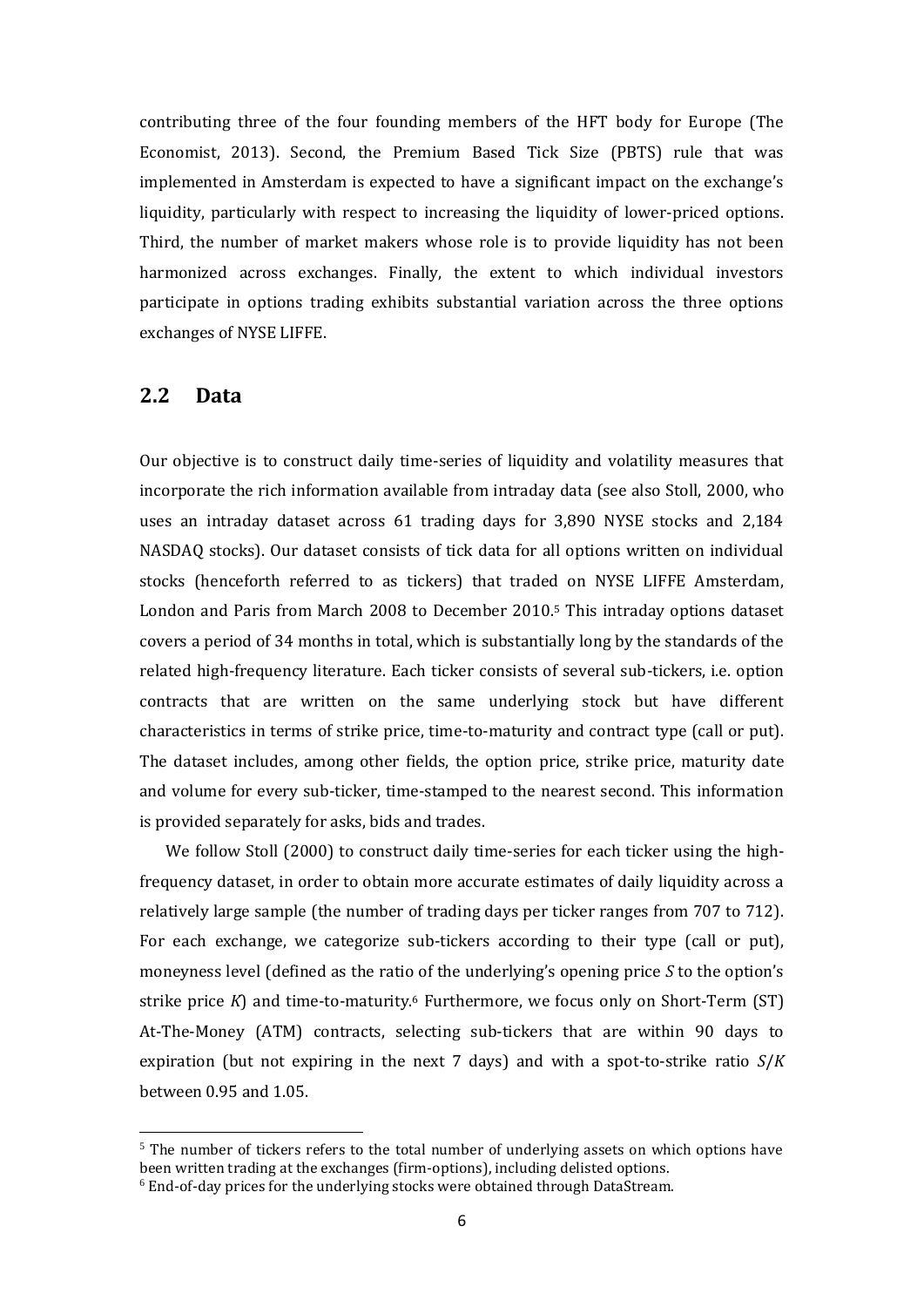In addition to selecting option contracts according to their moneyness and time-tomaturity, several other filters are applied to the intraday dataset. First, we drop tickers for which we cannot find the respective underlying assets in DataStream. Second, we drop all European-style contracts trading in Paris (leaving only American-style options in our sample) as well as the newly introduced contracts with weekly and daily expirations trading in Amsterdam (to avoid short-expiration effects). Third, we address the potential issue of misrecordings by deleting observations with zero volumes, zero prices, negative or zero bid-ask spreads, and out-of-hours time-stamps.<sup>7</sup> Finally, we follow Wei and Zheng (2010) to delete observations with exceptionally large bid-ask spreads (exceeding 150% for ATM contracts). As can be seen from Table 1, the majority of contracts are kept post filtering, with 90%, 93% and 84% of observations maintained for Amsterdam, London and Paris, respectively.

#### **3 Methodology**

1

#### **3.1 Variable Construction**

We compute spreads and returns of option sub-tickers as the mid-points of bids and asks sampled at 5-minute intervals. More specifically, on each trading day, we begin by identifying the first quote of the day (which is provided by 8:01 at the latest) and then split the trading day to 5-minute intervals  $(n = 101)$  intervals within a trading day). Moreover, we enforce a 2-minute rule for the closing interval (16:30) and we also control for stale pricing by dropping quotes that are recorded more than 2 minutes prior to each interval. We record the bids and asks for each 5-minute interval and compute midquotes when both bids and asks are available for a particular interval, otherwise the midquote is treated as a missing observation. This approach allows us to construct observations at the maximum number of intervals, after addressing potential biases of missing variables and stale pricing.

Similarly to Frino et al. (2008) and Mayhew (2002), we compute volume-weighted and price-volume-weighted quoted spreads, in order to account for the fact that spreads vary with the price level. The volume-weighted quoted spread *VolSpr* and the pricevolume-weighted quoted spread *PVolSpr* for ticker *q* are computed as

<sup>7</sup> All three exchanges have opening times between 08:00 and 16:30 (GMT). The raw dataset contains only reported trades, so no zero-volume observations are included. This stands in contracts to other datasets used in the literature, where market orders may contain zero-volume observations (pre-reporting).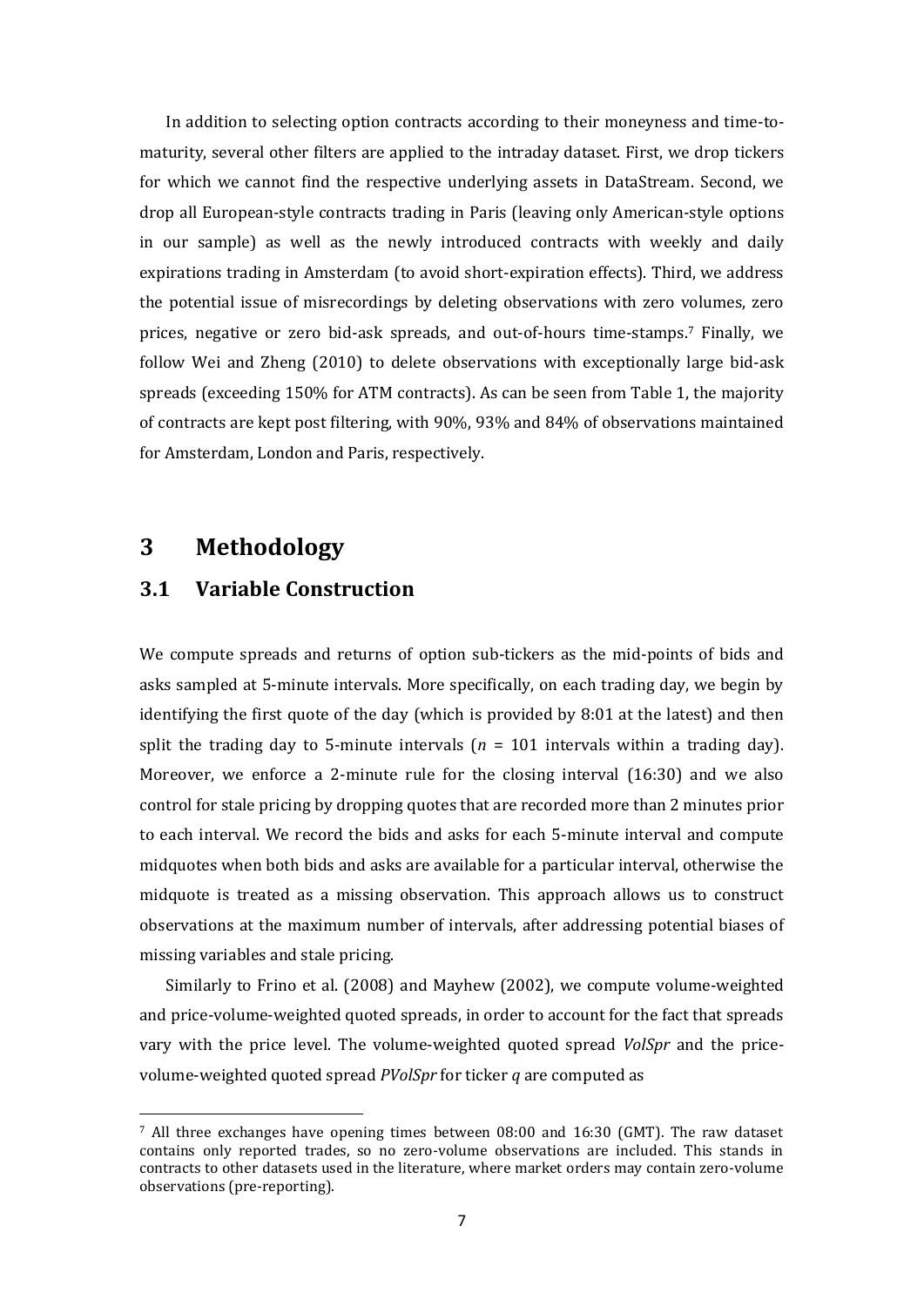$$
VolSpr_q = \frac{\sum_{i=1}^{n} Vol_{qi} Spr_{qi}}{\sum_{i=1}^{n} Vol_{qi}} \tag{1}
$$

$$
PVolSpr_q = \frac{\sum_{i=1}^{n} P_{qi} Vol_{qi} Spr_{qi}}{\sum_{i=1}^{n} PVol_{qi}}
$$
\n(2)

where *Sprqi* is the raw (un-weighted) spread recorded during the 5-minute interval *i*, given as the simple difference between bid and ask quotes. The terms  $Vol_{qi}$  and  $P_{qi}$ denote the volume and price, respectively, of the sub-ticker during the 5-minute interval *i*. Sub-ticker subscripts are omitted for notational convenience. On each day, we compute both measures of spread separately for each sub-ticker, and then use the average across sub-tickers as the spread of ticker *q* on that day.

In addition to spread, we use the quoted depth (*Depth*) as a reciprocal measure of liquidity (see for instance Harris, 1990), measured as the quoted volume averaged across the 5-minute intervals. Furthermore, we compute logarithmic intraday returns *r<sup>i</sup>* per interval *i*, based on midquote prices at a sub-ticker level, dropping outlying returns that are at least 3 standard deviations from the mean per ticker (99% of the computed returns are maintained post filtering).

One of our objectives is to understand if idiosyncratic characteristics have an impact on the extent to which the liquidity of a particular option is driven by the common liquidity factor. To this end, we examine a wide set of stock-specific and option-specific characteristics. More specifically, we follow Andersen et al. (2001) to compute the daily option price realized volatility (*OPRV*) as the sum of absolute intraday returns per ticker<sup>8</sup>

$$
OPRV_q = \sum_{i=1}^{n} |r_{qi}|
$$
\n(3)

where  $r_{qi}$  is the return of ticker  $q$  during the interval  $i$ . Furthermore, we use a range estimator as a measure of the underlying market volatility as follows (see Parkinson, 1980 and Petrella, 2006).

1

<sup>&</sup>lt;sup>8</sup> Measuring volatility using absolute returns has the advantage of mitigating the impact of extreme (tail) observations, compared to using squared returns (see, for instance, Davidian and Carroll, 1987). For robustness, we have also used the average of squared intraday returns as an alternative proxy for volatility. The results are almost identical to those obtained when absolute intraday returns are used.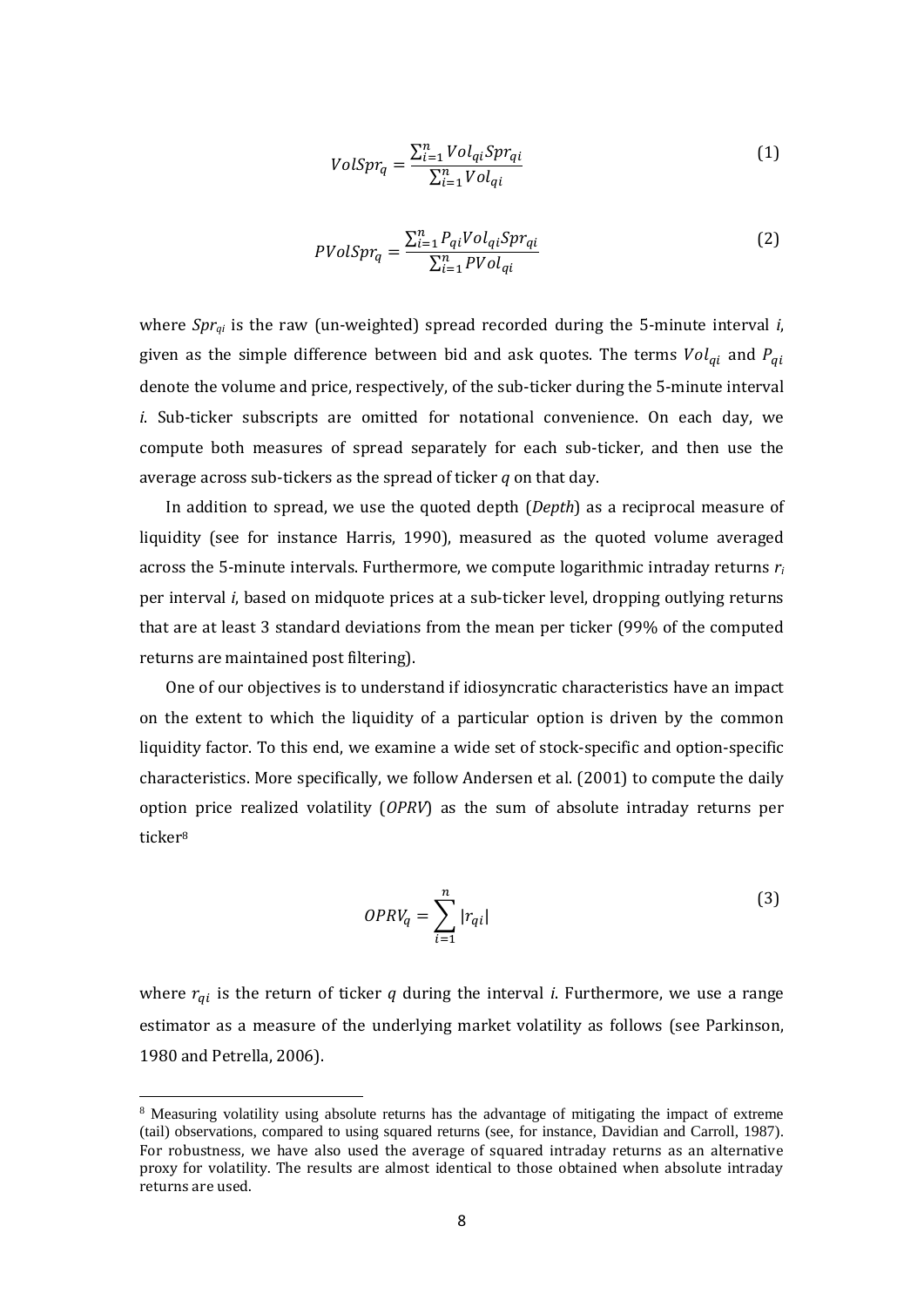$$
Vol_t = 100 \times \frac{P_t^{max} - P_t^{min}}{\frac{P_t^{max} + P_t^{min}}{2}}
$$
 (4)

where  $P_t^{max}$  and  $P_t^{min}$  refer to the maximum and minimum daily underlying price of each ticker on trading day *t*, respectively. The remaining idiosyncratic variables that we consider comprise the number of option transactions per interval (*Fr*), the market value of the underlying stock (*MV*), and the underlying percentage bid-ask spread (*PBAS*).

#### **3.2 Extracting a Commonality in Liquidity Factor**

The levels of individual liquidity of options that trade in the same exchange are very likely to exhibit a significant degree of collinearity, given that they are affected by factors that are common to multiple assets. In order to investigate the cross-sectional commonality in liquidity for tickers trading in Amsterdam, London and Paris, we employ the well-established methodology of Principal Component Analysis (PCA). PCA is a variable reduction procedure that, in this context, is applied to derive a smaller set of variables that will account for most of the variations in spreads per ticker. Importantly, the set of factors extracted by the PCA can be viewed as the most important uncorrelated sources of liquidity variation across tickers.

For each ticker, and separately for calls and puts, we select the ATM, ST contracts at 5-minute intervals for the whole sample period. There are 101 intraday intervals *i* for each day *t*. Because several sub-tickers may fall within the ATM, ST category per ticker, we estimate the average liquidity measure for each ticker and interval *i*. As the number of contracts *j* is smaller than the number of intervals *i*, PCA can be performed for each trading day. Finally, we apply PCA separately for calls and puts in each exchange, and we extract the first three principal components on each day. This approach results in six triplets of common factors per day, across two types of options (calls vs puts) and three exchanges.

In order to accommodate missing data, we apply two criteria. First, for each day, we only use tickers that report quotes for 80% of the number of intervals. Second, we interpolate missing values by using the most recent liquidity estimate i.e. if spread is missing for the interval *i*, then we use the most recent interval to replace the missing value. If the first interval of the day is missing, we use the first available non-missing value of the day. This allows us to retain the maximum number of tickers per day and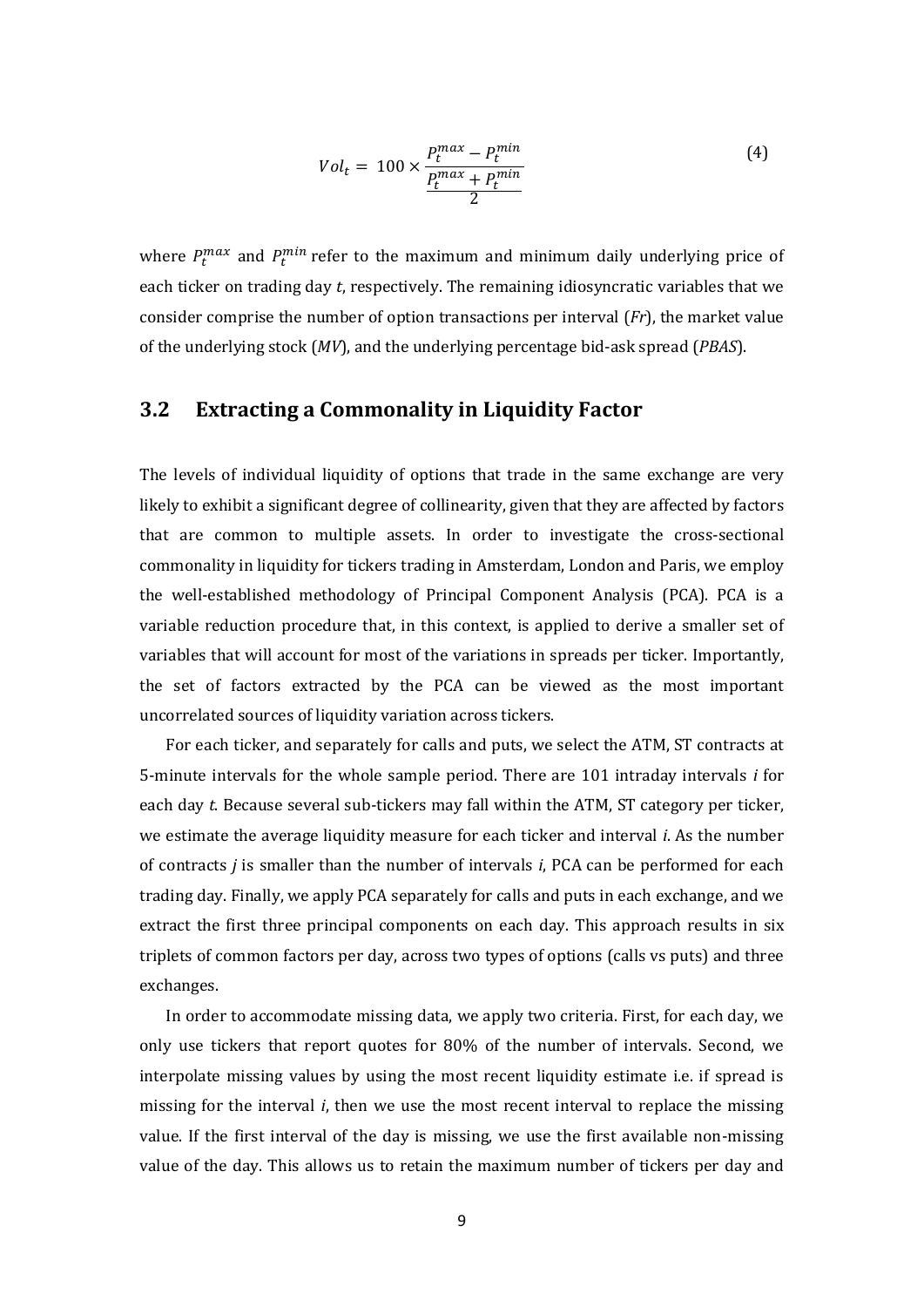also to use a *n* x *j* matrix where the number of intervals per day *n* is greater than the number of tickers *i*. All ticker measures are standardized by the daily mean and daily standard deviation per ticker in order to avoid overweighting because of scale differences (see Korajczyk and Sadka, 2008).<sup>9</sup>

As the PCA code is iterated on each trading day, the proportion of assets included in the calculation of the common factors may vary. We make sure that our measure of liquidity commonality is robust to missing observations that result in a varying number of available assets per day as follows. First, we perform all the subsequent empirical analysis with the entire dataset and for the sub-sample of days when more than 30% of the total number of assets is included in the calculation of the common factors. The empirical results are quantitatively similar in both cases. We also calculate the ratio of the number of assets included in the calculation of daily common factors over the total number of assets quoted on a single day. The correlation ranges from -11% to 14%, hence we believe that the results are invariant to the total number of assets included per day (results available upon request). Overall, we believe that the commonality in liquidity measure mostly captures those assets that are the most frequently traded, as generally assets that report more trades also tend to be more active in quotes.

#### **3.3 Research Design**

**.** 

Once we have constructed the liquidity commonality factor as the main principal component of the previous analysis, we examine this factor's time-series properties. We are also interested in the extent to which the main factor can explain the cross-sectional variation in liquidity, separately for each exchange. A second question that we ask is which firms display significant and consistent loadings on the main factor. Since we extract the main principal component independently for each trading day, we are able to determine which firms contribute the most to the first principal factor. In other words, we identify which tickers in essence contribute the most to systematic liquidity. Given that we are using standardized balanced data per day, this process is independent of any price level effects or the trading volume of any firm.

Another question of interest is the extent to which the daily commonality in liquidity is able to explain individual variations in liquidity (see Korajczyk and Sadka, 2008). We address this question through a two-step approach. First, we regress each sub-ticker's

<sup>&</sup>lt;sup>9</sup> Because prices do not vary substantially during a trading day and since we extract the PCA factors at a daily frequency, we employ this method to the percentage quoted spread instead of the volume-weighted spread.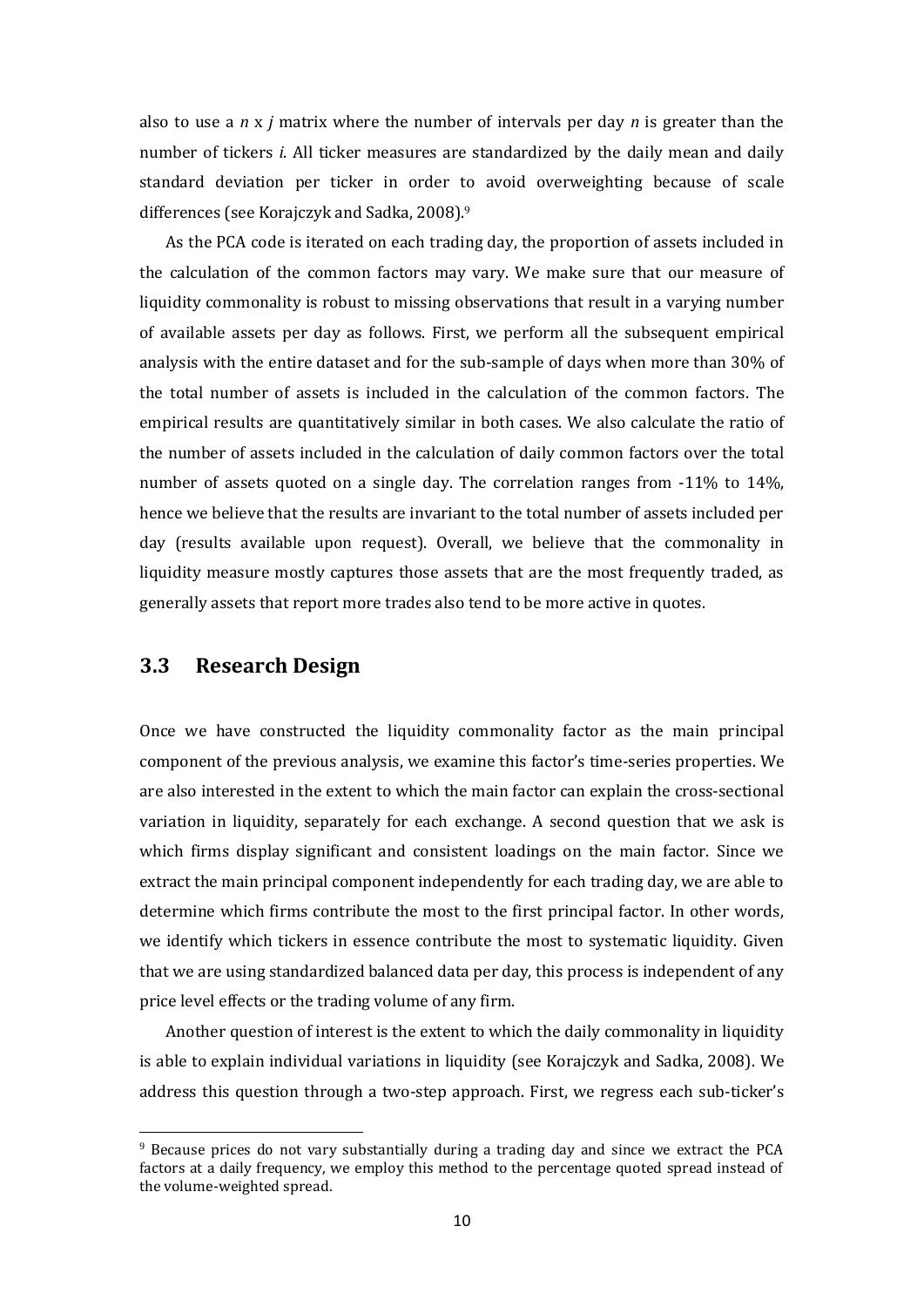liquidity against the liquidity factors extracted from the PCA discussed above. We run these time-series regressions separately for up to three principal factors and we keep the proportion of variance explained by the principal factors, as given by the respective Adj-R<sup>2</sup> values. The second step involves estimating cross-sectional regressions of the price-volume-weighted spread against the previously obtained Adj-R<sup>2</sup> values. The crosssectional Adj-R<sup>2</sup> from the second-stage regressions captures the ability of the principal components to explain the variation in liquidity at the sub-ticker level.

We investigate the determinants of systematic liquidity by considering market-wide factors that are related to the options and the underlying market. More specifically, we estimate the following time-series regression

$$
Pro_{t} = \beta_{0} + \beta_{1}V_{t} + \beta_{2}IV_{t} + \beta_{3}SS_{t} + \beta_{4}DoW_{t} + \beta_{5}Y09_{t} + \beta_{6}Y10_{t}
$$
  
+  $\beta_{7}Sentiment_{t} + \beta_{8}R_{t}^{-/+} + \beta_{9}PR_{t}^{-/+} + u_{t}$  (5)

where the dependent variable (*Pro*) is the proportion of variance explained by the common factor. The terms *V* and *IV* refer to index volume and index implied volatility, respectively. We use the AEX Index for Amsterdam, FTSE100 for London and CAC40 for Paris. All values refer to the nearest-the-money call and put contracts that are available on DataStream. *SS* is the short sale dummy that takes the value of one in the first month of the short selling restriction period.<sup>10</sup> The term *DoW* is a day-of-the-week dummy that takes the value of one if the trading day is Monday-Thursday and zero if it is Friday. The *Y*09 and *Y*10 dummy variables take the value of one if the year is 2009 and 2010, respectively, while *Sentiment* refers to the put-to-call ratio across all tickers per day. The term *R*<sup>+</sup> refers to the contemporaneous return rate and takes the value of one if it is positive and zero otherwise, while *PR*<sup>+</sup> refers to the past trading activity and takes the value of one if returns in the last three trading days are positive and zero otherwise. Similarly, *R*- and *PR*- refer to past and contemporaneous negative index returns and enter the specification when contemporaneous returns are negative. Further, we include year dummies and short sale dummies that are designed to capture the time-variation in liquidity commonality due to these factors. Statistical inference is based on Newey-West autocorrelation and heteroscedasticity consistent standard errors.

We expect commonality in liquidity to be positively related to trading volume as the latter reflects changes in inventory risk. The common liquidity factor is also expected to

**.** 

 $10$  We only include the first month of the short selling restriction ban as this variable would otherwise overlap with the year dummy variable.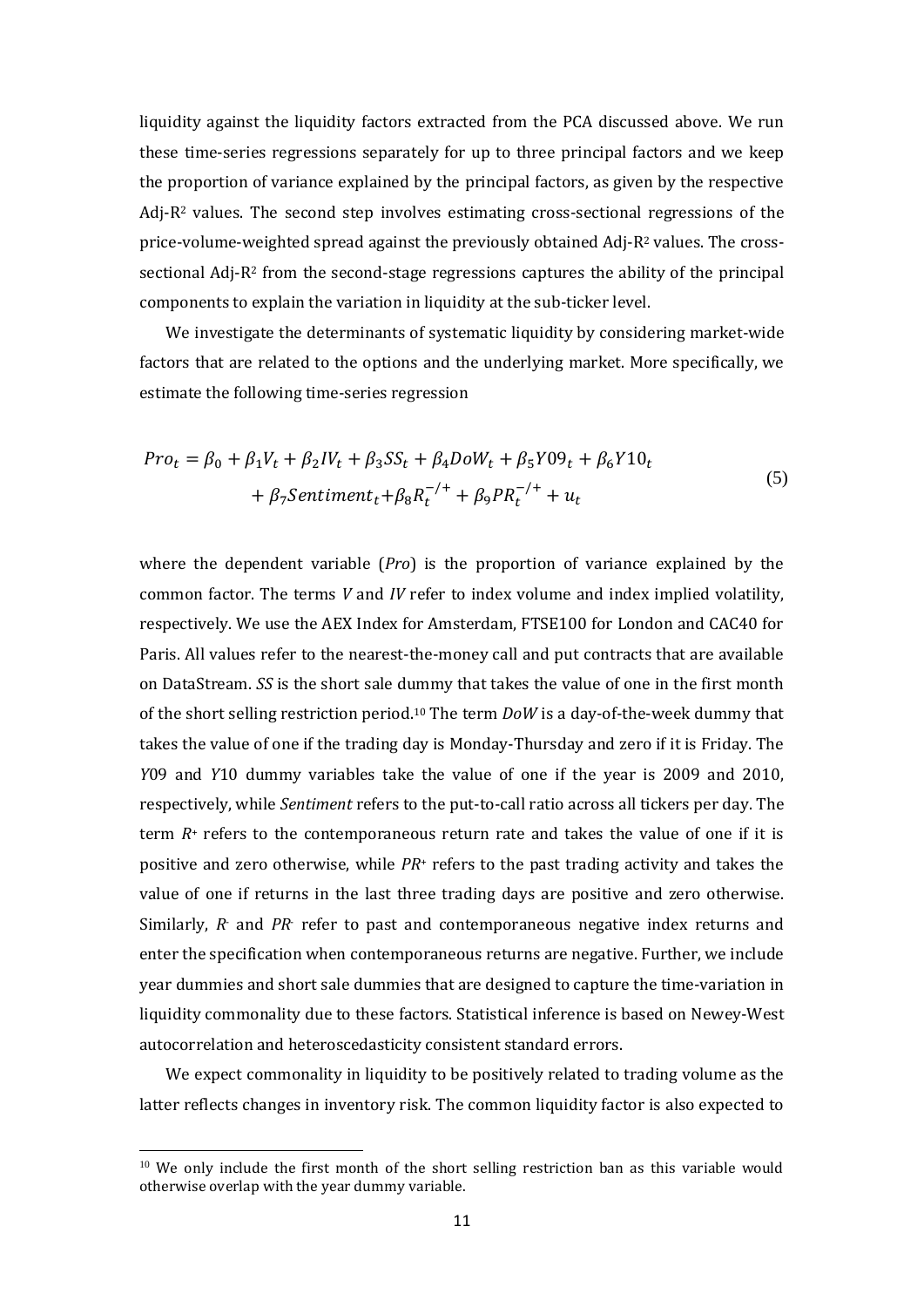be positively related to options market-wide volatility. Positive option market returns are likely to induce more trading and increase systematic liquidity, thus we expect a positive sign for the coefficient of positive contemporaneous returns and a negative sign for negative ones. In univariate analysis, we find that the commonality in liquidity follows a U-shaped pattern over the trading week (results not reported for brevity). In particular, the proportion of variance explained by the main common factor is high on Mondays, levels off from Tuesday to Thursday and is at maximum levels on Fridays.<sup>11</sup> Regarding the sentiment variable, we anticipate a positive coefficient for calls and a negative coefficient for puts if liquidity commonality increases when investors become more bearish. Finally, positive (negative) past trading activity is related to momentum strategies that are hypothesized to have a positive (negative) effect on systematic liquidity (see also Chordia et al., 2001).

In addition, we investigate if the extent to which the common factor explains the liquidity variability of individual tickers depends on the ticker's idiosyncratic characteristics. To this end, we adopt again a two-step approach. The first step is similar to the one previously described, where price-volume-weighted spread for a given subticker is regressed against the first factor from the PCA. The Adj-R<sup>2</sup> of this time-series regression reflects the proportion of the sub-ticker's liquidity variance that can be explained by the common factor. We perform one time-series regression per sub-ticker. The second step, then, involves estimating a regression of the previously obtained Adj-R<sup>2</sup> values against a set of firm-specific characteristics, namely Market Value (*MV*), mean underlying volatility (*Vol*), underlying percentage bid-ask spread (*PBAS*), the frequency of transactions (*Fr*), the option realized volatility (OPRV), and the options' trading volume (*OVol*).

Finally, we explore the possibility of potential spill-overs of liquidity commonality among option markets. In order to understand the linkages between the three options exchanges in terms of liquidity commonality, we employ a standard Vector Autoregression (VAR) framework which recognizes the potential endogeneity of all variables in the system and allows for the inclusion of lagged values (as opposed to simply computing pairwise correlations). The VAR model is given as

**.** 

 $11$  We tested the above hypothesis with a delivery-day dummy. We have also tested for GDP, CPI and unemployment announcement effects. No delivery day or announcement effects were detected. This pattern could theoretically be associated with the maturity cycle of equity options as these contracts expire on the third Friday of the expiry month. However, given that in this sample we do not include contracts within the last week prior to expiry, such interpretations are highly unlikely.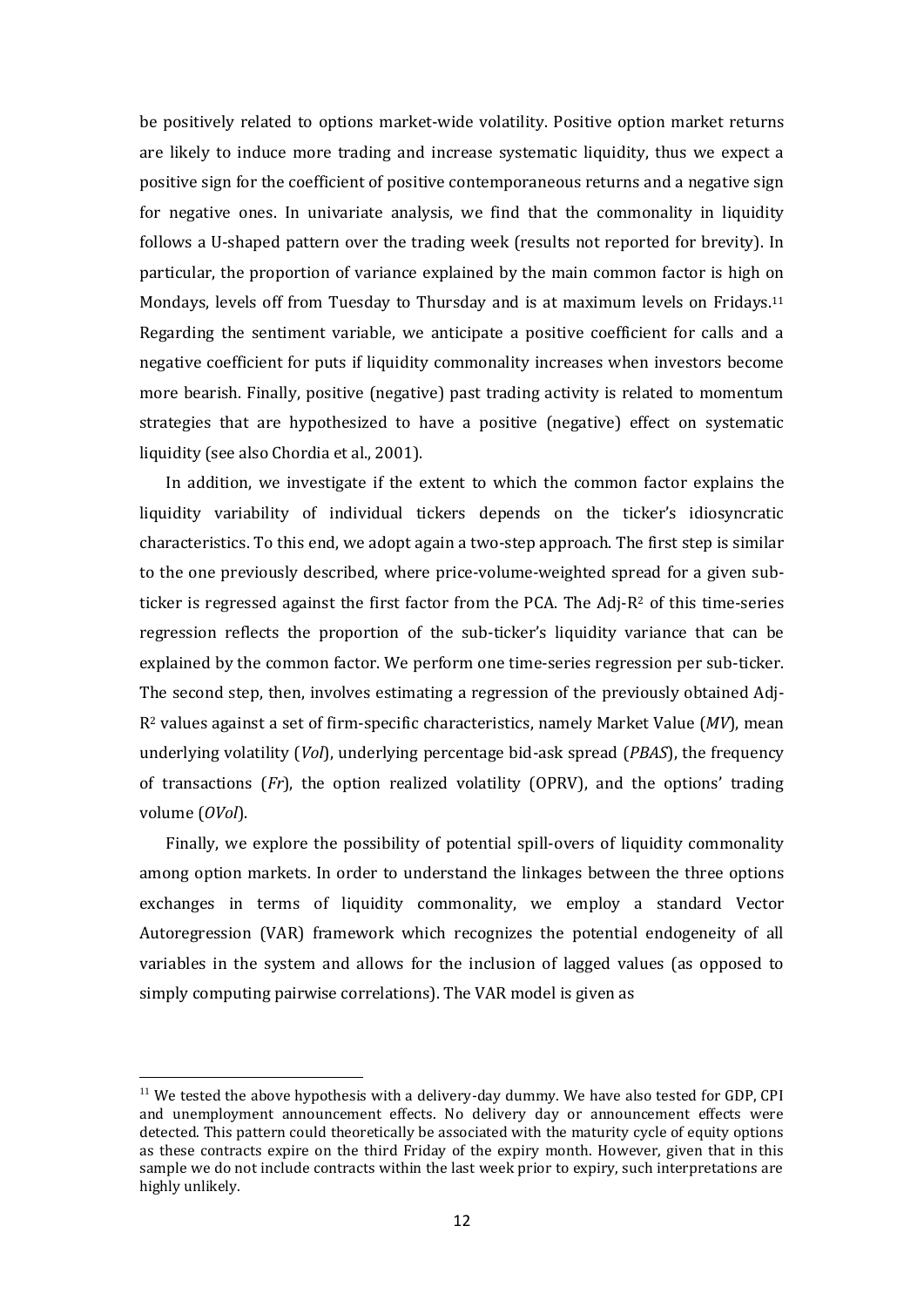$$
Y_t = c + A_1 Y_{t-1} + A_2 Y_{t-2} + \varepsilon_t \tag{6}
$$

where  $Y_t$  is a 6x1 vector of variables. More specifically, the variables in the VAR system refer to the proportion of liquidity variance explained by the common factor, measured separately for calls and puts in each of the three exchanges (resulting in a total of six time-series).

#### **4. Empirical Results**

**.** 

#### **4.1 Time-Series of Individual Liquidity**

Before discussing the relative importance of the common liquidity factor for options liquidity, it is important to get a better understanding of our time-series of interest. To this end, Table 1 presents some descriptive statistics of the two liquidity measures, separately for calls and puts, as well as for each market. The average spread varies significantly across markets, from a level of 0.12 cents for Amsterdam and 0.24 cents for Paris, to between 1.06 and 42.91 pence for London.<sup>12</sup> Calls are found to have significantly different spreads compared to puts for all three markets, as evidenced by both the t-test and the non-parametric Wilcoxon test.

#### \*\*\*insert Table 1 here\*\*\*

Figure 1 plots the price-volume-weighted quoted spread and depth across the three exchanges, separately for calls and puts.<sup>13</sup> As can be easily seen, option liquidity exhibited significant variability over the 34-month sample period, with a set of spikes in liquidity being associated with important systematic events. For instance, liquidity dropped substantially across all three markets during early September 2008, coinciding with the rescue by the US government of Fannie Mae and Freddie Mac. For Amsterdam, the biggest liquidity drop (highest spread, lowest depth) took place on October 10, 2008 when several European exchanges, as well as the Dow Jones and the Nikkei, lost a considerable part of their market value. For London and Paris, liquidity was at its lowest on October 23, 2008 after a consistently negative trend during that month.

 $12$  These numbers are not rounded, since spreads are estimated as the average of sub-tickers' spreads per contract per day.

 $13$  Each plot is constructed as the equally-weighted average of the daily average quoted spread per trading day and ticker. We standardize all measures, using their means and standard deviations, in order for the resulting liquidity series to be comparable across markets.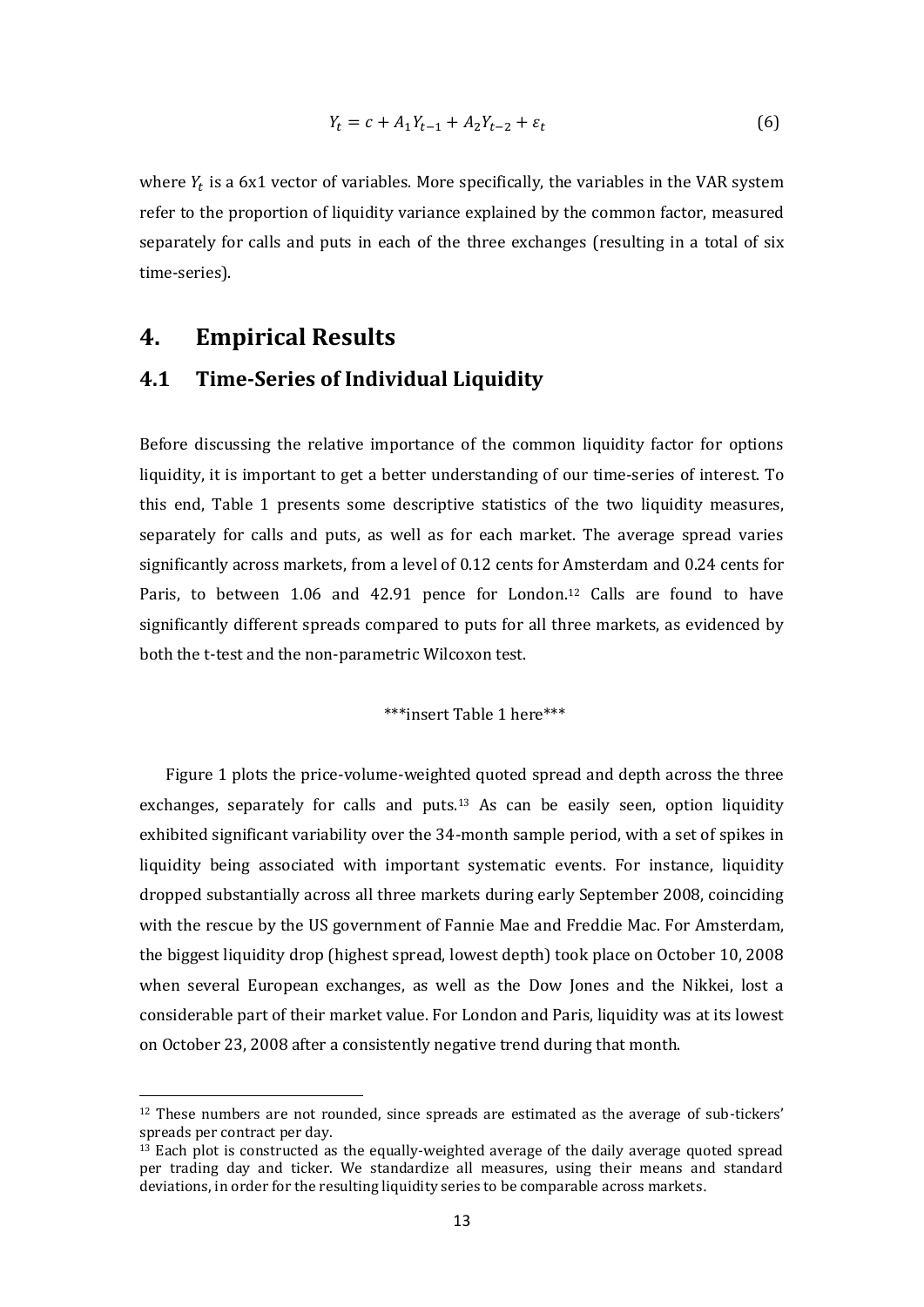#### \*\*\*insert Figure 1 here\*\*\*

In addition to observing spikes on the Figure, periods of significant illiquidity can also be identified when spread plots above depth. This is evident during the period from September 2008 to March 2009, when the short-sale ban on financial stocks was imposed across all three markets (starting on September, 19 in London, and September, 23 in Amsterdam and Paris). Finally, we also plot on Figure 1 the ratio of put-to-call traded volume. This measure is a well-established proxy for investor sentiment in the sense that higher values of the ratio are the result of more puts being bought relative to calls, meaning that investors are more likely to expect asset prices to fall. Trading in puts generally increases throughout the period from September 2008 to February 2009, and it reaches its peak in Amsterdam in the midst of the financial crisis (October 13, 2008). The put/call volume ratio correlates strongly with the liquidity measures for Amsterdam (correlation coefficients of 0.63 and -0.27 regarding spread and depth, respectively), which is hardly surprising given the significant presence in the market of retail investors who are generally more prone to trading on sentiment. The respective correlations are quite weaker for London (0.17 and 0.01 regarding spread and depth, respectively) and Paris (0.19 and -0.11 for spread and depth, respectively), where the activity of retail investors is fairly limited.

# **4.2 Liquidity Commonality and Variation in Individual Liquidity**

As has been previously discussed, we extract the first three components from the PCA on each trading day, separately for calls and puts and for the three options exchanges in our sample. Table 2 reports the respective PCA results using the daily time-series of spread and depth. More specifically, Panel A refers to using Spread as a measure of liquidity and tabulates the eigenvalue, the proportion of variance explained by each of the three factors, and the cumulative proportion of variance explained by up to three factors. Panel B reports the same figures when liquidity is measured by Depth. Panel C reports the first three canonical correlations between spread and depth liquidity. As can be seen from the Table, the common factors can explain a large proportion of the variance of liquidity at the daily level for both calls and puts across all three exchanges. For instance, the first principal component can explain 36% of the variation of spread in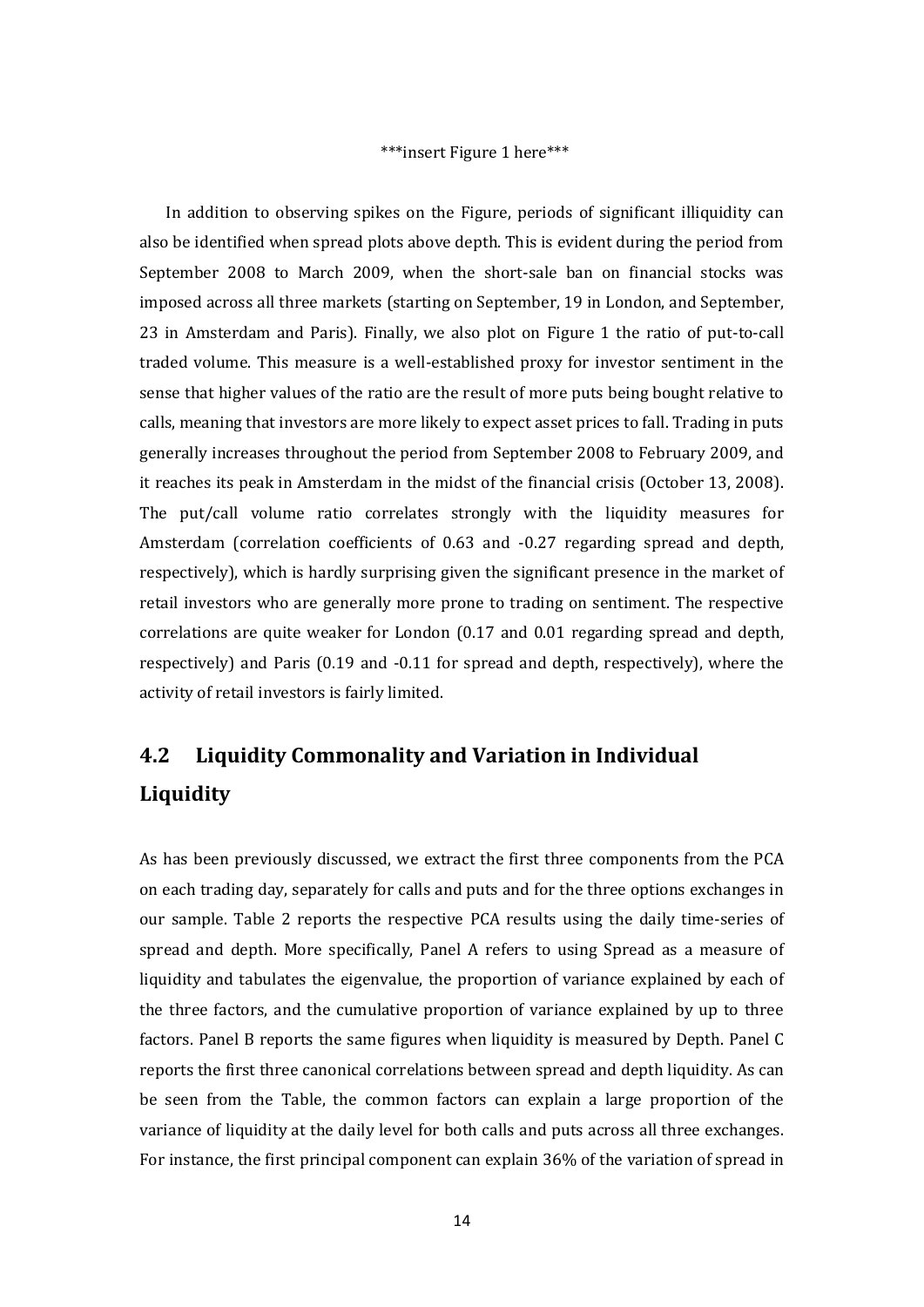the panel of daily options liquidity for Amsterdam calls, while the respective figure reaches 55% when the first three principal components are used. The explanatory power of liquidity commonality is comparably high for the Paris and Amsterdam, with the proportion of spread liquidity variance explained by the first three factors exceeding 50% in all cases. The PCA results are even stronger in the case of depth, with the first three factors accounting for over 60% of the variance of depth liquidity for both calls and puts in all three exchanges.

#### \*\*\*insert Table 2 here\*\*\*

When we replicate the PCA separately for each trading day (directly using intra-daily data for spread and depth as opposed to the daily time-series discussed in sub-section 3.2), we find that the proportion of liquidity variance that can be explained by systematic liquidity is again considerably high. The time-series of the common factor's explanatory power over liquidity variance can be seen in Figure 2. The vertical axis of Figure 2 uses the proportion of variance explained by the principal factor instead of the eigenvalue of that factor, as the latter does not take into account the number of assets included in the calculation of this factor. For Amsterdam and on average, 15% of the daily total variance of liquidity among tickers is explained by a common factor, although it is also clear that commonality increases when liquidity deteriorates. This is clearly consistent with events during the financial crisis. Compared to the time series of volume-weighted spread, the commonality of liquidity is relatively constant outside those liquidity spikes and rarely falls below the 10% level. For London, the average cross-sectional variance explained per day is 27% and, compared to the results for Amsterdam, commonality in liquidity is more variable and tends to exhibit more spikes. For both markets, systematic liquidity generally increased during the financial crisis period. For Paris, the proportion of cross-sectional variance explained is 27% and, in general, the time series is very similar to the distribution of the principal factor for London.

#### \*\*\*insert Figure 2 here\*\*\*

In addition to the ability of the common factor to explain the liquidity of individual options at the level of the cross-section, we examine the proportion of liquidity variance at the level of the individual ticker that can be explained by the common factor. To this end, Table 5 reports the mean Adj- $R^2$  from estimating time-series regressions of the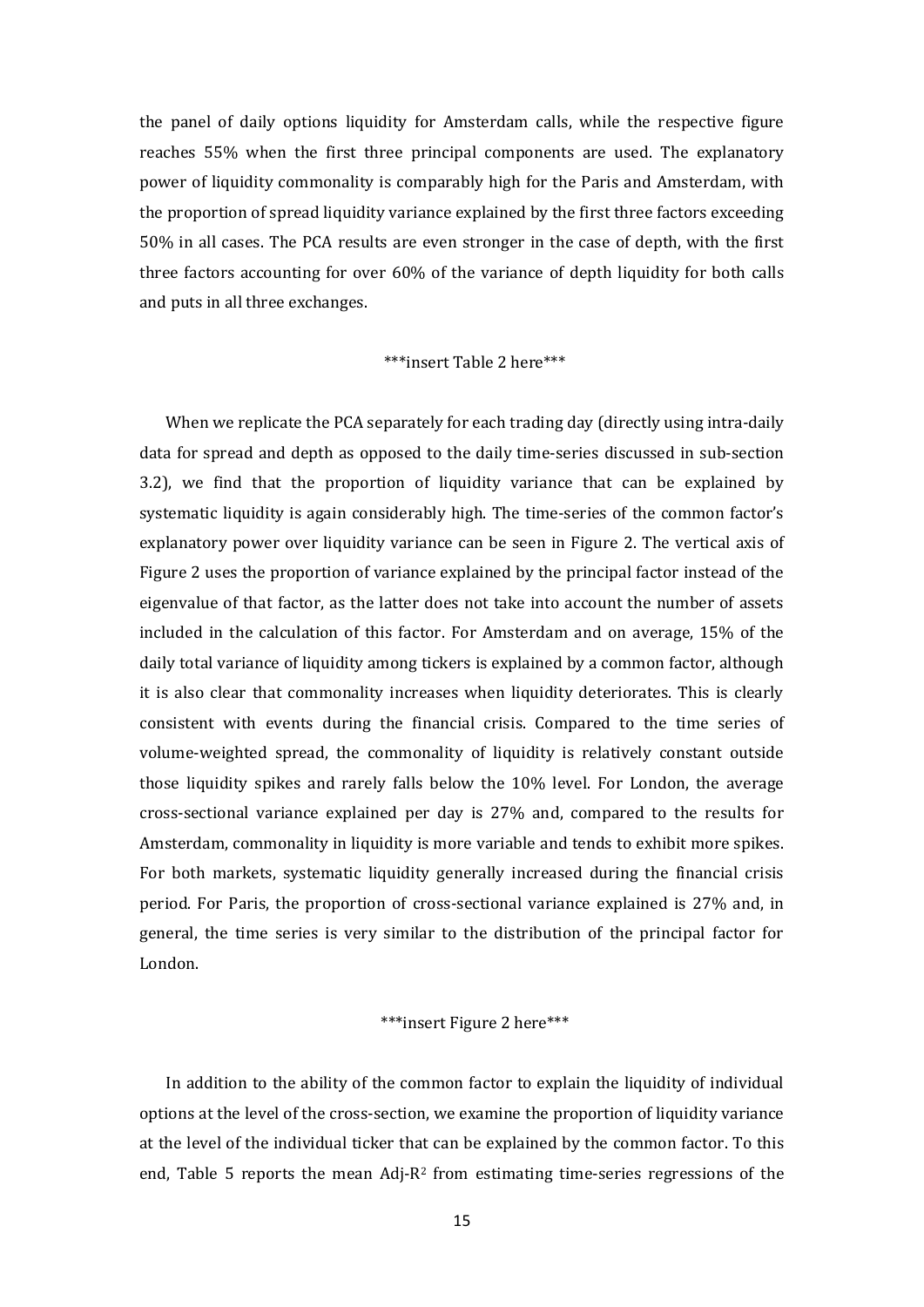price-volume-weighted spread per ticker against the first principal factor. In general, liquidity commonality is found to explain about 11% of the variability at a sub-ticker level. There is variability in the percentage of variance explained by the main principal factor. For Amsterdam, the mean Adj-R<sup>2</sup> is approximately 14% and a similar figure is found for London. For Paris, the average Adj- $R^2$  is 6%. The percentage of variation explained by the commonality factor increases as the number of factors included in the regression increases. When all three main factors are included in the regressions, systematic liquidity explains on average 15% of the variation at a ticker level. This figure ranges from 8% for Paris puts to 17% for Amsterdam puts. These results demonstrate less commonality in liquidity than observed for US equities (see Korajczyk and Sadka, 2008). However, it is by definition much more demanding to detect commonality in daily liquidity than at the monthly frequency used in Korajczyk and Sadka (2008).

#### \*\*\*insert Table 3 here\*\*\*

Next, we turn to identifying which firms tend to be more significantly and consistently associated with the common liquidity factor. Figure 3 presents those tickers that consistently appear with significant loadings in the first principal factor as a proportion of the total number of trading days. For example, MT for Amsterdam calls is a significant contributor to systematic liquidity for approximate 352 days in our sample (50% of 703, the total number of trading days).<sup>14</sup> Clearly, across markets and contract types, there are firms that contribute much more than others to liquidity commonality. For Amsterdam there are seven tickers that appear on more than 40% of the trading days in the first principal factor and, in general, the same firms have significant loadings for puts. For London calls, two tickers have significant loadings for more than 558 days, or more than 80%. Finally, for Paris, there are 14 tickers that exhibit a proportion of 50% or greater towards their overall contribution to the first principal factor.

#### **4.3 Liquidity Commonality and Market-Wide Factors**

After establishing that systematic liquidity can explain a considerably large, albeit varying, proportion of individual options' liquidity, we shift our focus on examining if this explanatory power of the common factor depends on market-wide variables. Table 4 reports the results from estimating the time-series regression in (5), separately for

1

 $14$  We only present tickers with a contribution greater than 5%.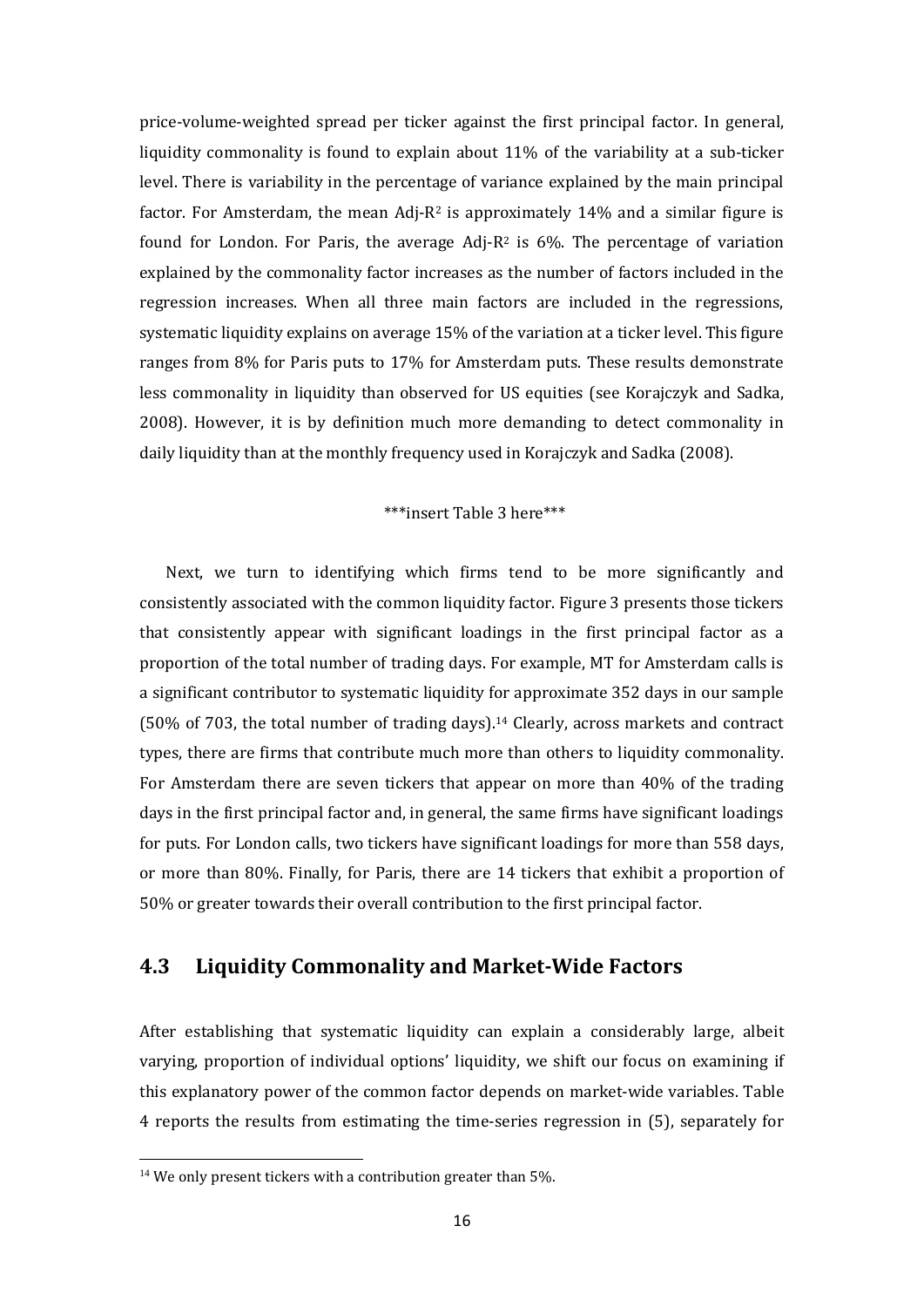calls and puts and for each of the three exchanges. We also estimate the regression separately for positive and negative trading activity (contemporaneous and past).

#### \*\*\*insert Table 4 here\*\*\*

As hypothesized, market volume has a positive impact on systematic liquidity, although the result is only significant for Amsterdam. The market-wide implied volatility is clearly the strongest and most consistent determinant of systematic liquidity. The short sale dummy is negative and significant for 5 out of 6 regressions. One explanation for this is that the short sale restriction affected financial stocks only. If this is the case, then the plot observed in Figure 2 reflects news announcements rather than the short sale ban.

The drop in liquidity commonality is confirmed for Fridays and the result is highly significant for London and Paris. Also liquidity commonality drops significantly in 2009 for all three markets. A similar pattern is observed for 2010. Finally, there is a consistent response to market performance. Sentiment is only significant for Amsterdam calls, a finding that may reflect the fact that retail activity in Amsterdam is much more pronounced than in London or Paris. Commonality in liquidity for calls increases in an up market whereas puts remain unchanged. Also, commonality in liquidity decreases in a down market for calls. Such an asymmetric response of commonality in liquidity to return variation is also observed by Cao and Wei (2010) for the US options markets.

#### **4.4 Liquidity Commonality and Idiosyncratic Characteristics**

Our previously reported results highlighted the fact that different tickers exhibit different sensitivities to the common liquidity factor. We further explore this finding by investigating the determinants of the extent to which the liquidity of a particular asset is affected by liquidity commonality. Table 5 reports the results from estimating a crosssectional regression of the proportion of liquidity variance explained by the common factor against a set of idiosyncratic characteristics.

#### \*\*\*insert Table 5 here\*\*\*

The results support the hypothesis that the impact of the common factor on individual liquidity depends on firm-specific characteristics. More specifically, we find that the number of options transactions per time interval (*Fr*) is positively and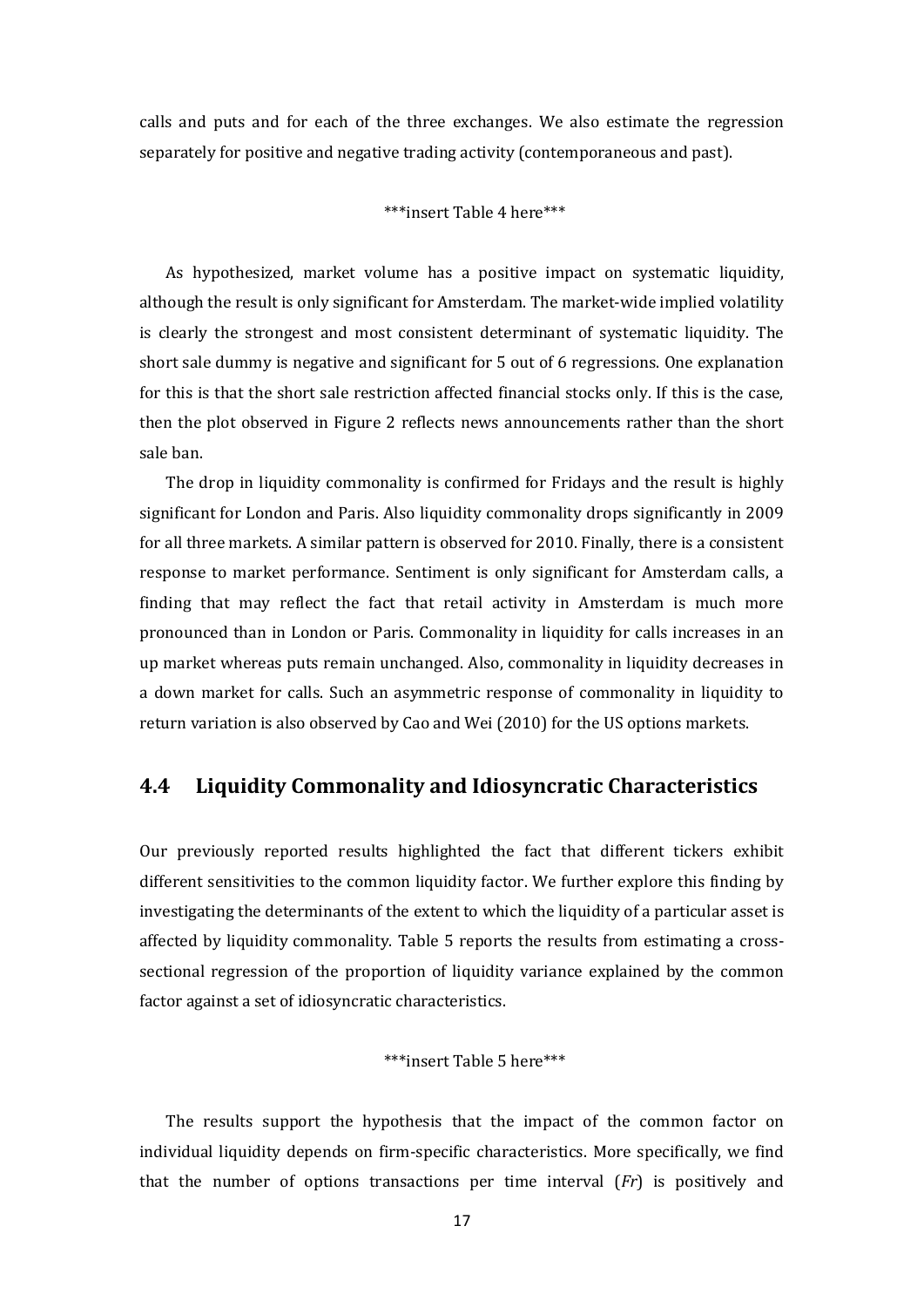significantly related to the impact of the common liquidity factor. In contrast, the trading volume of options and the options' realized volatility are significantly negatively related to the explanatory power of the common factor. These findings hold for both calls and puts, and they seem to indicate that individual liquidity is more responsive to the common factor when trading in assets is characterized by a larger number of relatively low-volume transactions at low levels of volatility. At the other end of the spectrum, assets with higher volatility that are traded in larger blocks and more infrequently seem to be less exposed to the common liquidity factor.

Furthermore, the percentage bid-ask spread (*PBAS*) is positively related with the proportion of variance explained by the common factor only in the case of puts, while the firm's market value (*MV*) is positively related to the impact of the common factor only for calls. Finally, the coefficient of the volatility of the underlying stock (*Vol*) is insignificant for calls and puts. Overall, the previously documented differences in the explanatory power of liquidity commonality over individual liquidity among assets seem to be driven, to a significant extent, by some of these assets' idiosyncratic characteristics.

#### **4.5 Liquidity Commonality Spill-Overs**

The final analysis relates to whether liquidity commonality effects spill-over from one exchange to another. Estimating the VAR system described in sub-section 3.3 provides some, albeit not extensive, support for the hypothesis of the explanatory power of the common liquidity factor being interrelated among the three exchanges. In particular, Table 6 reports the results from estimating the VAR system in equation (6).

#### \*\*\*insert Table 5 here\*\*\*

Out of the three options exchanges, Amsterdam appears to be the one for which the explanatory power of the common liquidity factor is significantly related to that of the other two exchanges. More specifically, the effect of the common factor extracted from Amsterdam options (calls and puts) is significantly positively related to the respective series from Paris calls and negatively related to that of Paris puts at the first lag. Amsterdam calls are, in addition, significantly positively related to London calls at the first lag, although a similar relationship is not found in the case of puts. In the case of London, calls are significantly negatively related to Paris puts, and puts are significantly positively related to Amsterdam puts. Finally, the explanatory power of the common factor for Paris puts is significantly related to that of Amsterdam and London puts, while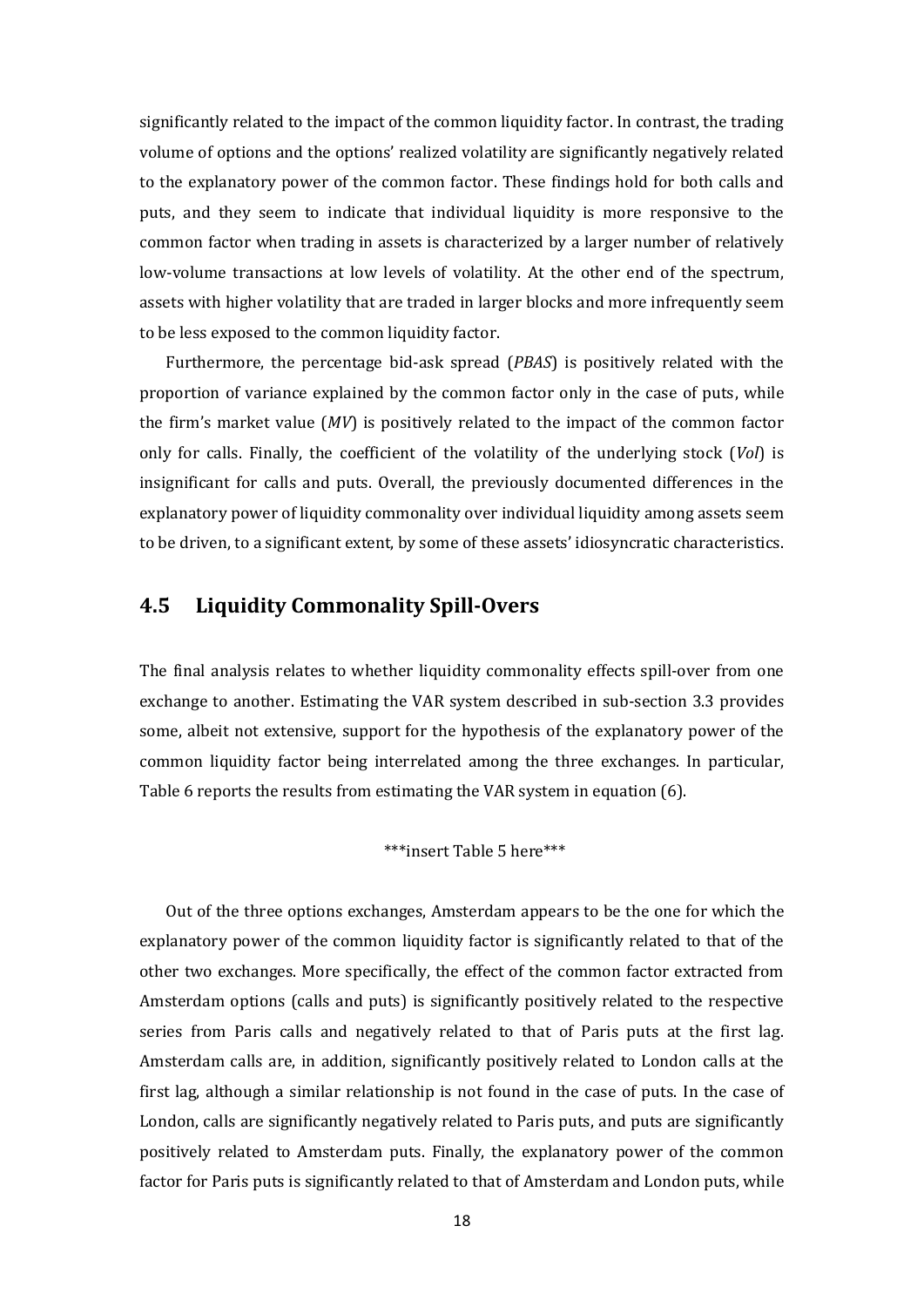Paris calls are only significantly related to London calls. Overall, some spill-over effects seem to be present, with the effects of the common liquidity factor being, to a limited extent, interconnected among the three options exchanges of NYSE LIFFE.

#### **5. Conclusions**

Despite the substantial literature on the liquidity of equity markets, the issue of options' liquidity has only recently begun to attract attention. This paper contributes to the literature on the liquidity of individual equity options, from the specific viewpoint of liquidity commonality. In particular, we examine the relatively underexplored European market of NYSE LIFFE using an extensive high-frequency dataset of options trading in Amsterdam, London and Paris.

Our empirical findings highlight the importance of a common liquidity factor for the liquidity of individual equity options. In particular, we find that systematic liquidity can explain a large part of the variation in liquidity across individual options, ranging from 15% for Amsterdam to 27% for London and Paris. Therefore, our index of commonality in liquidity serves as an important driver of liquidity for individual equity options. The explanatory power the common liquidity factor depends on market-wide factors, especially in terms of being significantly higher during periods of greater market uncertainty, as reflected in higher index implied volatility. Moreover, individual tickers are found to be more responsive to the common liquidity factor when they are characterized by more frequent, low volume and low volatility trading.

Documenting the significant presence of a common liquidity factor in options, and understanding its relationship with market-wide and idiosyncratic variables has important implications in several contexts. For instance, individual asset returns could command a risk premium for exposure to systematic liquidity risk, in addition to the premium related with the asset's particular level of individual liquidity. More importantly, understanding the dynamics of the common liquidity factor could provide a useful framework for anticipating, and ultimately preventing, cases where a breakdown in liquidity can escalate to a full-blown crisis, even in the absence of other significant events.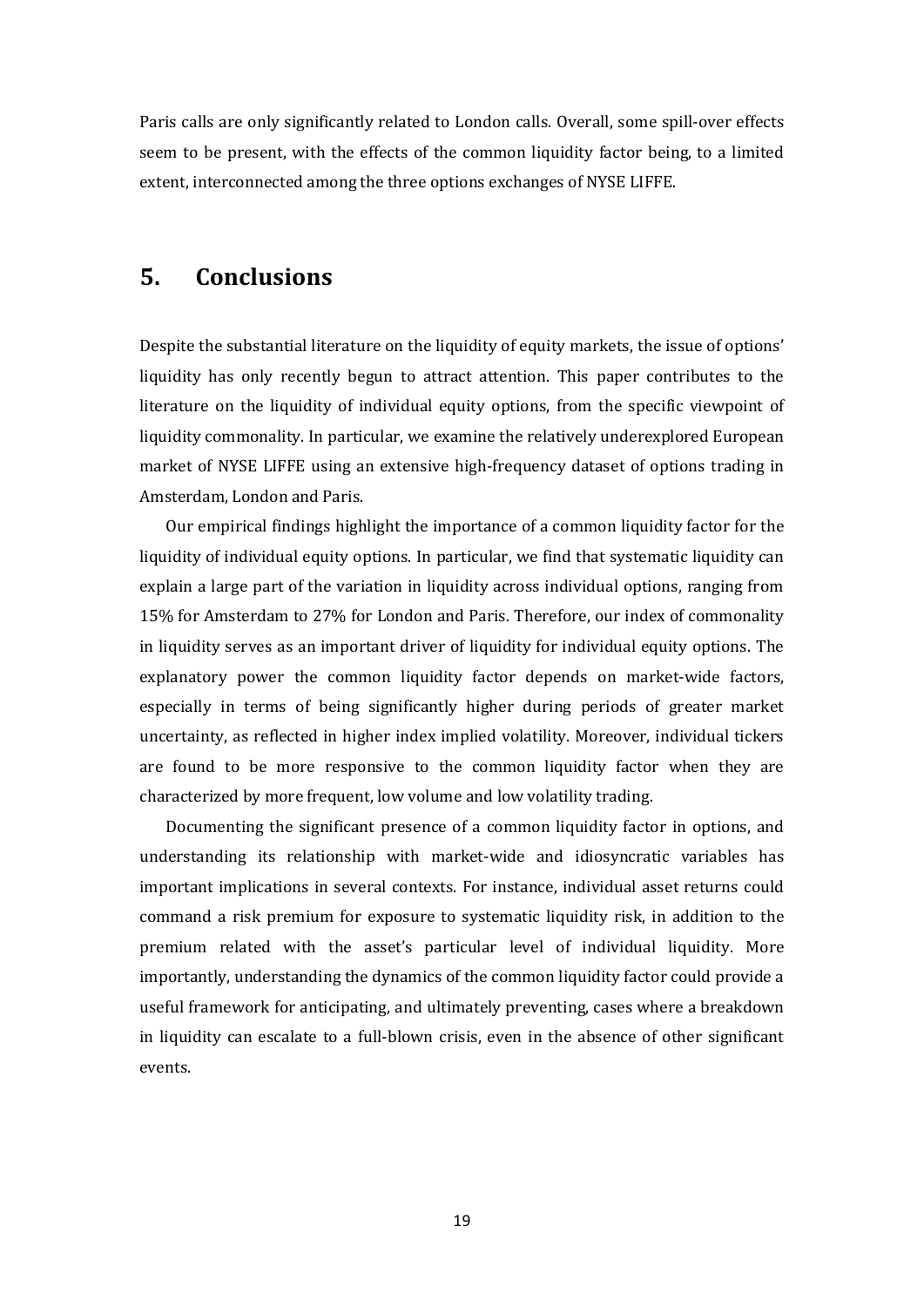#### **References**

- Andersen, T. Bollerslev, T., Diebold, F.X., and P. Labys, 2001. The distribution of realized exchange rate volatility. *Journal of the American Statistical Association* 96 (453), 42- 55
- Brennan, M. and A. Subrahmanyam, 1996. Market microstructure and asset pricing: On the compensation for illiquidity in stock returns. *Journal of Financial Economics* 41, 441-464
- Brockman, P. and D. Chung, 2002. Commonality in liquidity: Evidence from an orderdriven market structure. *Journal of Financial Research* 25 (4), 521-539
- Brockman, P. and D. Chung, 2006. Index inclusion and commonality in liquidity: Evidence from the Stock Exchange of Hong Kong. *International Review of Financial Analysis* 15 (4-5), 291-305
- Cao, M. and J. Wei, 2010. Option market liquidity: Commonality and other characteristics. *Journal of Financial Markets* 13 (1), 20-48
- Cho, Y. H. and R. Engle, 1999. Modelling the impacts of market activity on bid-ask spreads in the option market. National Bureau of Economic Research, Inc, NBER Working Papers 7331
- Chordia, T., Roll, R. and A. Subrahmanyam, 2000. Commonality in liquidity. *Journal of Financial Economics* 56 (1), 3-28
- Chordia, T., Roll, R. and A. Subrahmanyam, 2001. Market liquidity and trading activity. *Journal of Finance* 56 (2), 501-530
- Davidian, M. and R. Carroll, 1987. Variance function estimation. *Journal of the American Statistical Association* 82, 1079-1091
- Dunne, P., Moore, M. and V. Papavassiliou, 2011. Commonality in returns, order flows, and liquidity in the Greek Stock Market. *European Journal of Finance* 17 (7), 577-58
- Frino, A. Lepone, A. and G. Wearin, 2008. Intraday behaviour of market depth in a competitive dealer market: A note. *Journal of Futures Markets* 28 (3), 294-307
- Harris, L., 1990. Liquidity, trading rules and electronic trading systems. *New York University Monograph Series in Finance and Economics*, No. 1990-4
- Hasbrouck, J. and D. Seppi, 2001. Common factors in prices, order flows, and liquidity. *Journal of Financial Economics* 59 (3), 383-411
- Huberman, G. and D. Halka, 2001. Systematic liquidity. *Journal of Financial Research* 24 (2), 161-178
- Kempf, A. and D. Mayston, 2008. Liquidity commonality beyond best prices. *Journal of Financial Research* 31 (1), 25-40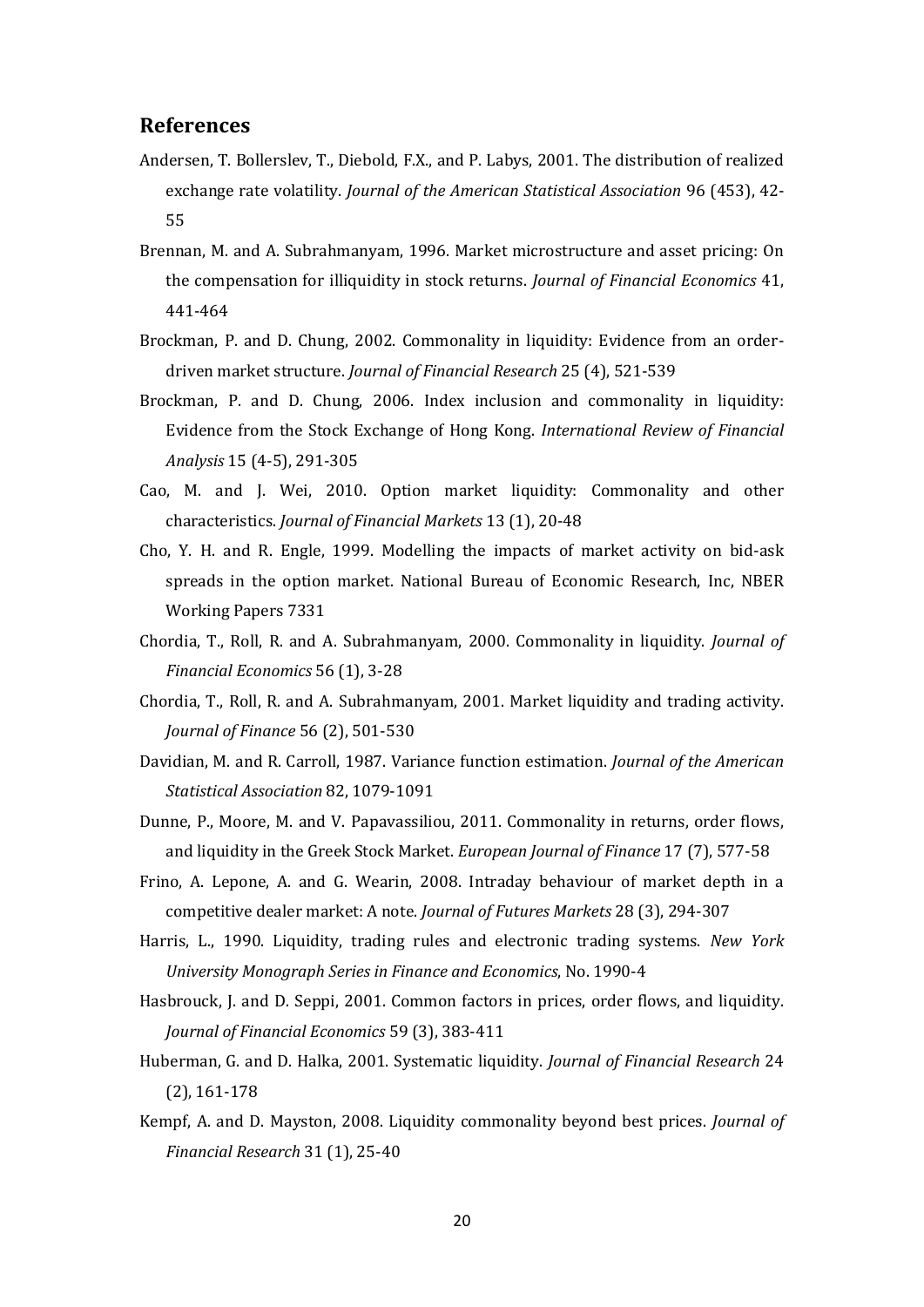- Korajczyk, R. and R. Sadka, 2008. Pricing the commonality across alternative measures of liquidity. *Journal of Financial Economics* 87 (1), 45-72
- Mayhew, S. 2002. Competition, market structure and bid-ask spreads in stock option markets. *Journal of Finance* 57 (2), 931-958
- Parkinson, M., 1980. The extreme value method for estimating the variance of the rate of return. *Journal of Business* 53 (1), 61-65
- Petrella, G., 2006. Option bid-ask spread and scalping risk: Evidence from a covered warrants market. *Journal of Futures Markets* 26 (9), 843-867
- Rakowski, D. and X. Beardsley, 2008. Decomposing liquidity along the limit order book. *Journal of Banking & Finance* 32 (8), 1687-1698

Roll, R., 1988. The international crash of October 1987. *Financial Analysts Journal* 19-35

Stoll, H., 2000. Friction. *Journal of Finance* 55 (4) 1479-1514

- Visaltanachoti, N., Charoenwong, C., and D. K. Ding, 2008. Liquidity distribution in the limit order book on the stock exchange of Thailand. *International Review of Financial Analysis* 17 (2), 291-311
- Wei, J., and J. Zheng, 2010. Trading activity and bid-ask spreads of individual equity options. *Journal of Banking & Finance* 34 (12), 2897-2916
- Verousis, T., ap Gwilym, O. and X. Chen, 2015. The intraday determination of liquidity in the NYSE LIFFE equity option markets. *European Journal of Finance*, forthcoming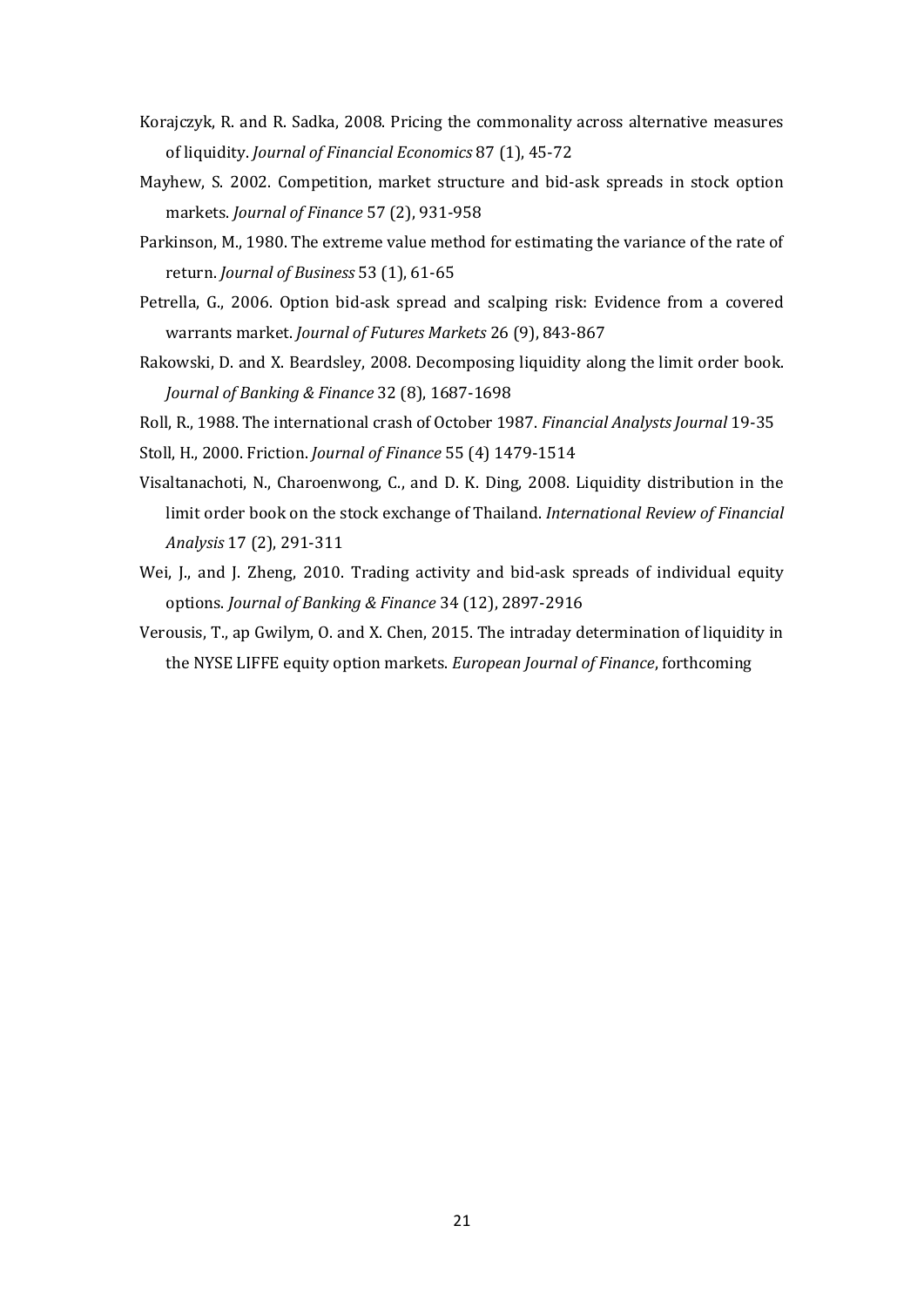| <b>Descriptive statistics</b> |         |           |         |         |        |        |  |  |  |  |
|-------------------------------|---------|-----------|---------|---------|--------|--------|--|--|--|--|
|                               |         | Amsterdam |         | Paris   |        |        |  |  |  |  |
|                               | Call    | Put       |         | Put     | Call   | Put    |  |  |  |  |
| No. of days                   |         | 707       |         | 709     | 712    |        |  |  |  |  |
| No. of tickers                | 65(72)  | 65(72)    | 99(106) | 99(106) | 59(70) | 59(70) |  |  |  |  |
| Spread                        |         |           |         |         |        |        |  |  |  |  |
| Mean                          | 0.12    | 0.11      | 6.31    | 6.29    | 0.25   | 0.25   |  |  |  |  |
|                               |         |           |         |         |        |        |  |  |  |  |
| Min                           | 0.03    | 0.03      | 1.06    | 1.04    | 0.04   | 0.04   |  |  |  |  |
| Max                           | 0.36    | 0.38      | 42.91   | 41.97   | 1.08   | 1.11   |  |  |  |  |
| <b>STD</b>                    | 0.06    | 0.06      | 5.95    | 5.85    | 0.17   | 0.17   |  |  |  |  |
| Depth                         |         |           |         |         |        |        |  |  |  |  |
| Mean                          | 385.38  | 395.77    | 22.12   | 22.04   | 60.94  | 60.82  |  |  |  |  |
| Min                           | 20.20   | 19.68     | 3.06    | 3.07    | 16.88  | 17.39  |  |  |  |  |
| Max                           | 2039.45 | 2096.40   | 227.67  | 228.12  | 202.74 | 216.44 |  |  |  |  |
| <b>STD</b>                    | 518.74  | 531.98    | 27.50   | 27.58   | 42.43  | 42.94  |  |  |  |  |

STD 518.74 531.98 27.50 27.58 42.43 42.94 *Notes*: Number of tickers refers to the total number of firm-options trading at the exchanges and includes delisted options, given as the total number of contracts separately for calls and puts. In parentheses, the number of tickers in the original (raw) dataset. *Spread* refers to the price-volume weighted quoted spread. *Depth* refers to the quoted volume. Both *Spread* and *Depth* per ticker are computed as the means of intra-daily 5-minutes values, also averaged across sub-tickers. For Amsterdam and Paris, prices are quoted in Euros per contract whereas for London prices are quoted in pence per contract, hence the discrepancy in the results. Depth is calculated from the average of bids plus asks per five minute interval, aggregated to daily estimates. The t-test and Wilcoxon test for the equality of means between calls and puts for Spread and Depth are uniformly rejected.

# **Table 1**

j.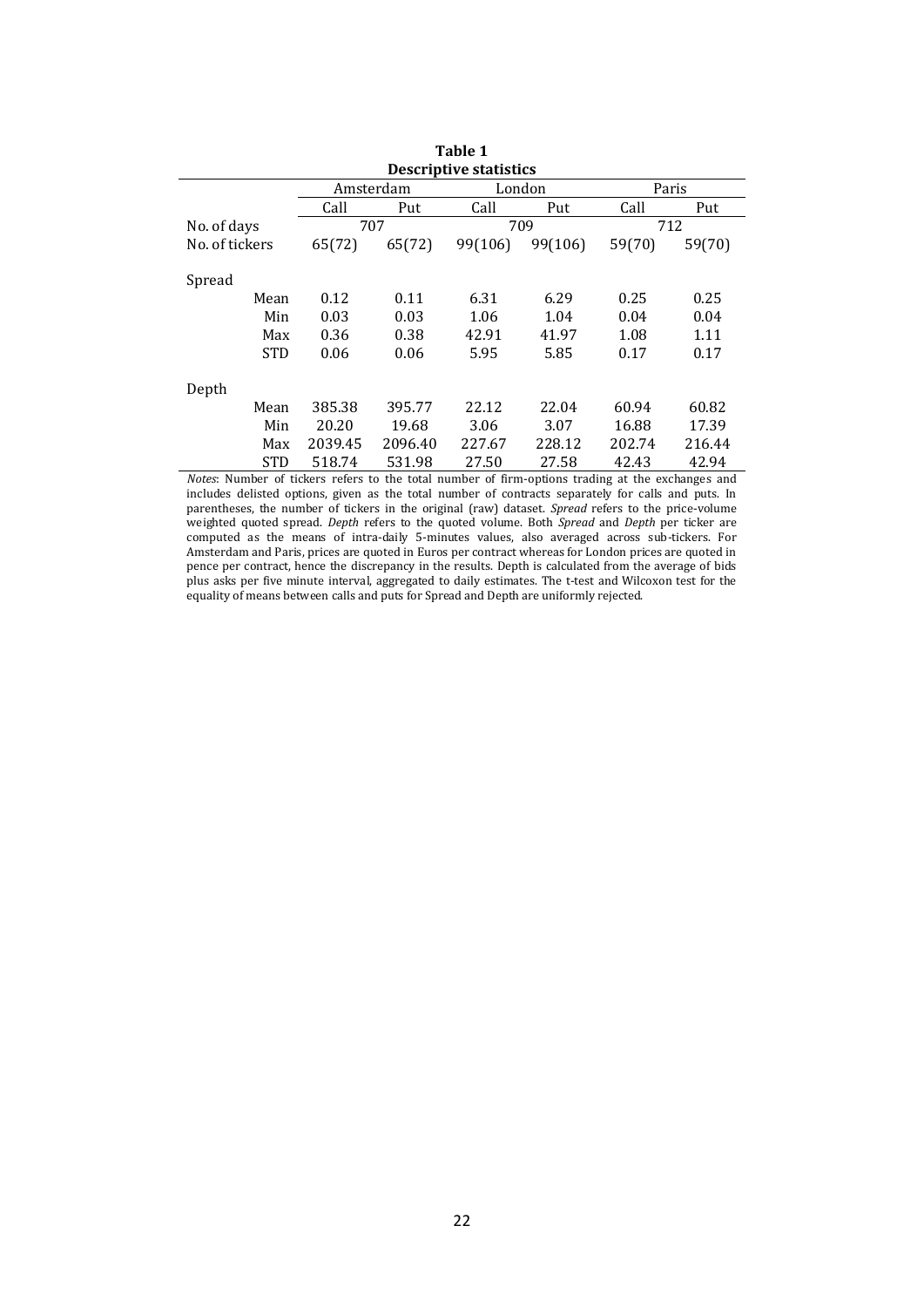| Table 2                                                                 |
|-------------------------------------------------------------------------|
| PCA results for the commonality in liquidity and canonical correlations |

|           | Panel A          |             |          |          |           |                     |          |          |          |          |          |          |          |          |                     |          |          |          |          |
|-----------|------------------|-------------|----------|----------|-----------|---------------------|----------|----------|----------|----------|----------|----------|----------|----------|---------------------|----------|----------|----------|----------|
| Amsterdam |                  |             |          |          |           |                     | London   |          |          |          |          |          | Paris    |          |                     |          |          |          |          |
|           |                  | Call<br>Put |          |          |           | Call                |          |          | Put      |          | Call     |          | Put      |          |                     |          |          |          |          |
| Spread    |                  | Factor 1    | Factor 2 | Factor 3 | Factor 1  | Factor <sub>2</sub> | Factor 3 | Factor 1 | Factor 2 | Factor 3 | Factor 1 | Factor 2 | Factor 3 | Factor 1 | Factor <sub>2</sub> | Factor 3 | Factor 1 | Factor 2 | Factor 3 |
|           | Eigenvalue       | 13.152      | 4.258    | 2.772    | 13.843    | 4.316               | 2.649    | 20.675   | 7.208    | 3.921    | 21.741   | 8.105    | 3.976    | 10.428   | 4.288               | 3.390    | 11.610   | 4.496    | 3.788    |
|           | Proportion       | 0.356       | 0.115    | 0.075    | 0.374     | 0.117               | 0.072    | 0.345    | 0.120    | 0.065    | 0.362    | 0.135    | 0.066    | 0.290    | 0.119               | 0.094    | 0.323    | 0.125    | 0.105    |
|           | Cumulative       | 0.356       | 0.471    | 0.546    | 0.374     | 0.491               | 0.562    | 0.345    | 0.465    | 0.530    | 0.362    | 0.497    | 0.564    | 0.290    | 0.409               | 0.503    | 0.323    | 0.447    | 0.553    |
|           |                  |             |          |          |           |                     |          |          |          | Panel B  |          |          |          |          |                     |          |          |          |          |
|           |                  |             |          |          | Amsterdam |                     |          |          |          |          | London   |          |          |          |                     |          | Paris    |          |          |
| Depth     |                  |             | Call     |          |           | Put                 |          |          | Call     |          |          | Put      |          |          | Call                |          |          | Put      |          |
|           |                  | Factor 1    | Factor 2 | Factor 3 | Factor    | Factor 2            | Factor 3 | Factor 1 | Factor 2 | Factor 3 | Factor 1 | Factor 2 | Factor 3 | Factor 1 | Factor 2            | Factor 3 | Factor 1 | Factor 2 | Factor 3 |
|           | Eigenvalue       | 9.985       | 9.432    | 3.147    | 9.572     | 8.700               | 3.448    | 22.786   | 9.634    | 4.587    | 23.058   | 9.420    | 4.622    | 10.889   | 6.213               | 5.066    | 11.051   | 6.216    | 4.847    |
|           | Proportion       | 0.270       | 0.255    | 0.085    | 0.259     | 0.235               | 0.093    | 0.380    | 0.161    | 0.077    | 0.384    | 0.157    | 0.077    | 0.303    | 0.173               | 0.141    | 0.307    | 0.173    | 0.135    |
|           | Cumulative       | 0.270       | 0.525    | 0.610    | 0.259     | 0.494               | 0.587    | 0.380    | 0.540    | 0.617    | 0.384    | 0.541    | 0.618    | 0.303    | 0.475               | 0.616    | 0.307    | 0.480    | 0.614    |
|           |                  |             |          |          |           |                     |          |          |          | Panel C  |          |          |          |          |                     |          |          |          |          |
|           |                  |             |          |          | Amsterdam |                     |          |          |          |          | London   |          |          |          |                     |          | Paris    |          |          |
|           | Root no.         |             | Call     |          |           | Put                 |          |          | Call     |          |          | Put      |          |          | Call                |          |          | Put      |          |
|           |                  |             | 0.954    |          |           | 0.948               |          |          | 0.974    |          |          | 0.971    |          |          | 0.952               |          |          | 0.961    |          |
|           | $\overline{2}$   |             | 0.908    |          |           | 0.897               |          |          | 0.907    |          |          | 0.938    |          |          | 0.939               |          |          | 0.941    |          |
| CanCorr   | 3                |             | 0.796    |          |           | 0.843               |          |          | 0.887    |          |          | 0.914    |          |          | 0.845               |          |          | 0.847    |          |
|           | Wilks'<br>Lambda |             | 4.9E-06  |          |           | 3.0E-06             |          |          | 1.7E-10  |          |          | 7.3E-11  |          |          | 2.4E-06             |          |          | 1.9E-06  |          |
|           | F-test           |             | 6.500    |          |           | 6.825               |          |          | 4.392    |          |          | 4.606    |          |          | 8.445               |          |          | 8.636    |          |
|           | P-value          |             | 0.000    |          |           | 0.000               |          |          | 0.000    |          |          | 0.000    |          |          | 0.000               |          |          | 0.000    |          |

Notes: Panel A and Panel B show the proportion of spread and depth liquidity explained by the first three common factors, respectively, as obtained from estimating a principal Component Analysis (PCA). Spread refers to the volume weighted quoted spread. Depth refers to the quoted volume. Both Spread and Depth per ticker are computed as the means of intra-daily 5-minutes values, also averaged across sub-tickers. Proportion refers to the propo variance explained by each factor. Cumulative refers to the cumulative proportion of variance explained by adding extra factors. Panel C shows the first three canonical correlations between spread and depth liquidity. The tabulated separately for the Amsterdam, London and Paris exchanges, and also separately for calls and puts.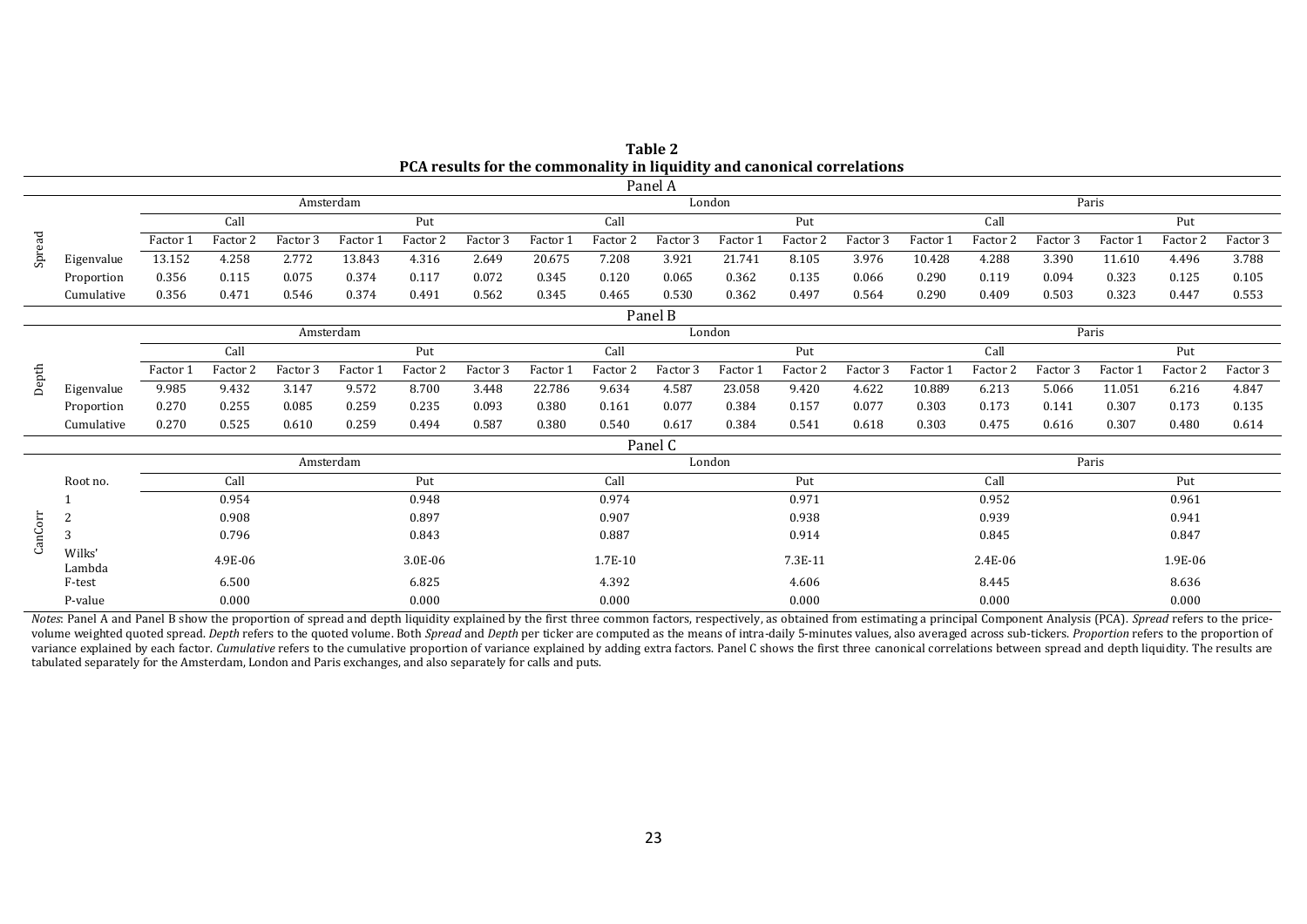**Table 3 Proportion of individual liquidity explained by the common factors**

| No. of  | Amsterdam |      |      | London |      | Paris |  |  |
|---------|-----------|------|------|--------|------|-------|--|--|
| Factors | Call      | Put  | Call | Put    | Call | Put   |  |  |
|         | 0.13      | 0.14 | 0.15 | 0.14   | 0.07 | 0.05  |  |  |
| າ       | 0.15      | 0.15 | 0.16 | 0.15   | 0.09 | 0.07  |  |  |
| 2       | በ 19      |      | 0.18 | 0.16   |      | 0.08  |  |  |

*Notes*: This table shows the proportion of liquidity explained by the first three common factors, estimated from time-series regressions. The dependent variable is the price-volume weighted spread per day, and the independent variables are the common liquidity factors obtained from the PCA. Each cell represents the average Adj-R2 for up to three main principal factors. The results are tabulated separately for the Amsterdam, London and Paris exchanges, and also separately for calls and puts.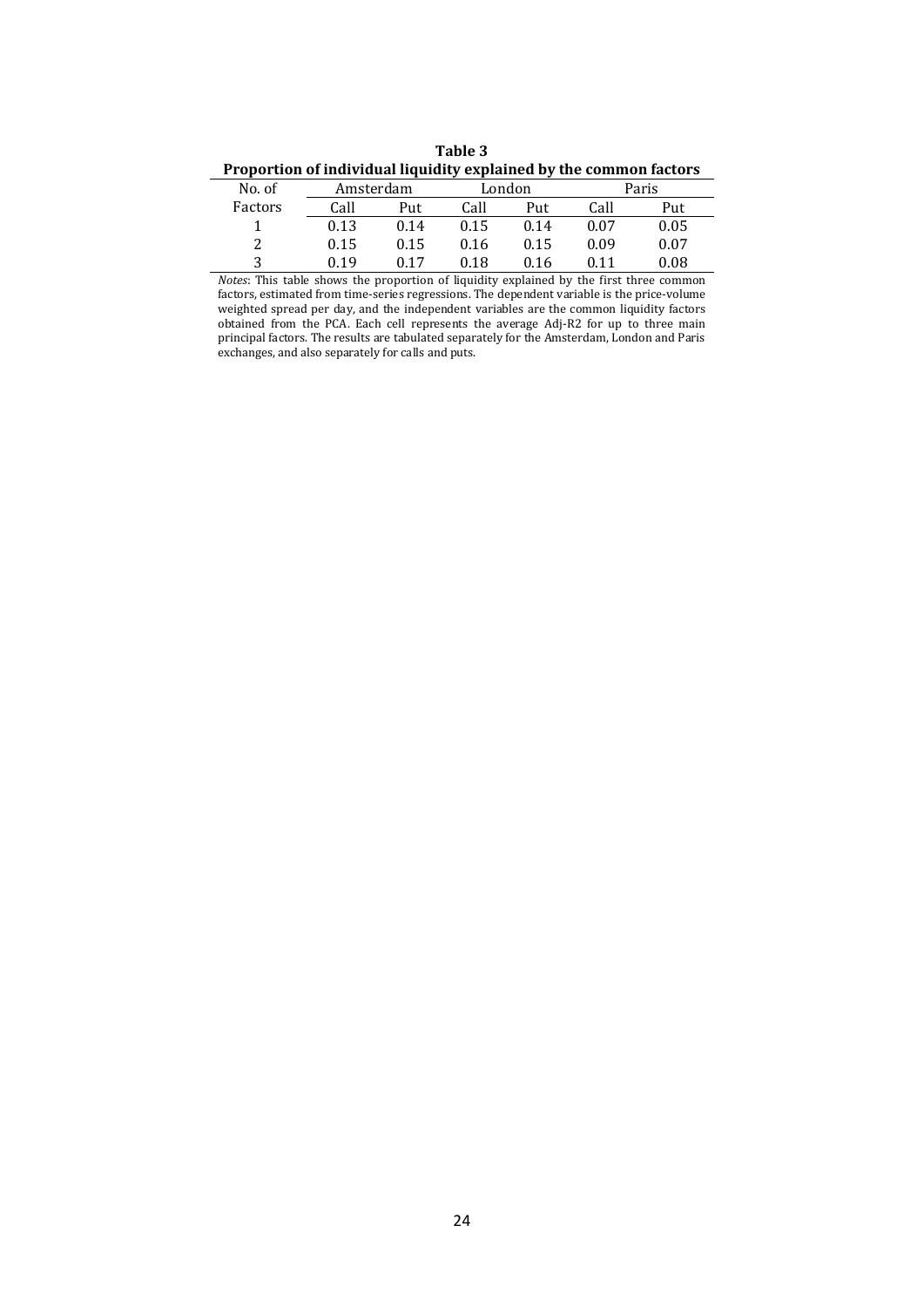|            | Amsterdam     |               |               | London        |              | Paris         |               | Amsterdam     |                | London        |               | Paris         |  |
|------------|---------------|---------------|---------------|---------------|--------------|---------------|---------------|---------------|----------------|---------------|---------------|---------------|--|
|            | Call          | Put           | Call          | Put           | Call         | Put           | Call          | Put           | Call           | Put           | Call          | Put           |  |
| V          | 0.027         | 0.023         | 0.008         | 0.003         | $-0.003$     | 0.003         | 0.026         | 0.022         | 0.008          | 0.004         | $-0.002$      | 0.004         |  |
|            | $(3.51)$ ***  | $(3.28)$ ***  | (1.00)        | (0.37)        | $(-0.41)$    | (0.54)        | $(3.46)$ ***  | $(3.36)$ ***  | (1.05)         | (0.41)        | $(-0.33)$     | (0.56)        |  |
| IV         | 0.331         | 0.317         | 0.512         | 0.527         | 0.741        | 0.662         | 0.317         | 0.304         | 0.497          | 0.511         | 0.73          | 0.644         |  |
|            | $(6.23)$ ***  | $(6.23)$ ***  | $(7.54)$ ***  | $(8.01)$ ***  | $(9.91)$ *** | $(8.82)$ ***  | $(6.06)$ ***  | $(6.15)$ ***  | $(7.28)$ ***   | $(7.66)$ ***  | $(9.69)$ ***  | $(8.44)$ ***  |  |
| SS         | $-0.040$      | $-0.041$      | 0.009         | $-0.011$      | 0.009        | 0.013         | $-0.037$      | $-0.039$      | 0.014          | $-0.005$      | 0.011         | 0.015         |  |
|            | $(-3.63)$ *** | $(-4.07)$ *** | (0.4)         | $(-0.45)$     | (0.48)       | (0.63)        | $(-3.41)$ *** | $(-3.89)$ *** | (0.6)          | $(-0.20)$     | (0.56)        | (0.73)        |  |
| DoW        | $-0.005$      | $-0.010$      | $-0.032$      | $-0.034$      | $-0.026$     | $-0.023$      | $-0.004$      | $-0.010$      | $-0.032$       | $-0.033$      | $-0.026$      | $-0.023$      |  |
|            | $(-0.80)$     | $(-1.84)^*$   | $(-3.96)$ *** | $(-3.99)$ *** | $(-3.23)***$ | $(-2.63)$ *** | $(-0.77)$     | $(-1.82)$ *   | $(-3.94)$ ***  | $(-3.95)$ *** | $(-3.20)$ *** | $(-2.68)$ *** |  |
| Y09        | $-0.018$      | $-0.023$      | $-0.066$      | $-0.056$      | $-0.016$     | $-0.004$      | $-0.018$      | $-0.023$      | $-0.063$       | $-0.052$      | $-0.015$      | $-0.002$      |  |
|            | $(-3.24)$ *** | $(-4.44)$ *** | $(-5.62)$ *** | $(-4.91)$ *** | $(-1.60)$    | $(-0.45)$     | $(-3.27)$ *** | $(-4.44)$ *** | $(-5.44)$ ***  | $(-4.53)$ *** | $(-1.45)$     | $(-0.29)$     |  |
| Y10        | 0.004         | $-0.007$      | $-0.049$      | $-0.040$      | 0.058        | 0.070         | 0.003         | $-0.008$      | $-0.049$       | $-0.039$      | 0.059         | 0.070         |  |
|            | (0.46)        | $(-1.04)$     | $(-4.54)$ *** | $(-3.66)$ *** | $(6.36)$ *** | $(8.25)$ ***  | (0.42)        | $(-1.14)$     | $(-4.41)$ ***  | $(-3.50)$ *** | $(6.47)$ ***  | $(8.29)$ ***  |  |
| Sentiment  | 0.023         | 0.019         | ${}< 0.001$   | $-0.004$      | 0.004        | 0.005         | 0.020         | 0.017         | ${}_{< 0.001}$ | $-0.004$      | 0.004         | 0.005         |  |
|            | $(2.06)$ **   | (1.29)        | (0.18)        | $(-1.55)$     | (0.97)       | (1.13)        | $(1.92)^*$    | (1.2)         | (0.12)         | $(-1.61)$     | (0.97)        | (1.15)        |  |
| $R+$       | 0.013         | 0.003         | 0.024         | $< -0.001$    | 0.021        | $<-0.001$     |               |               |                |               |               |               |  |
|            | $(3.01)$ ***  | (0.62)        | $(3.45)$ ***  | $(-1.40)$     | $(3.11)$ *** | $(-0.06)$     |               |               |                |               |               |               |  |
| $PR+$      | 0.009         | 0.009         | 0.015         | 0.025         | 0.013        | 0.012         |               |               |                |               |               |               |  |
|            | (1.59)        | (1.53)        | (1.48)        | $(2.03)$ **   | (1.27)       | (1.1)         |               |               |                |               |               |               |  |
| $R-$       |               |               |               |               |              | $\sim$        | $-0.012$      | $-0.002$      | $-0.023$       | 0.009         | $-0.021$      | 0.001         |  |
|            |               |               |               |               |              | $\bullet$     | $(-2.78)***$  | $(-0.43)$     | $(-3.33)$ ***  | (1.31)        | $(-3.07)$ *** | (0.18)        |  |
| PR-        |               |               |               |               |              |               | 0.014         | 0.009         | 0.008          | $-0.008$      | 0.004         | 0.020         |  |
|            |               |               |               |               |              |               | (1.25)        | (0.88)        | (0.53)         | $(-0.62)$     | (0.32)        | $(1.77)*$     |  |
| Con        | $-0.220$      | $-0.162$      | 0.116         | 0.180         | 0.077        | 0.039         | $-0.189$      | $-0.151$      | 0.139          | 0.173         | 0.096         | 0.041         |  |
|            | $(-2.62)$ *** | $(-2.13)$ **  | (1.45)        | $(1.87)^*$    | (1.28)       | (0.64)        | $(-2.40)$ **  | $(-2.13)$ **  | $(1.72)^*$     | $(1.81)^*$    | (1.58)        | (0.69)        |  |
| $R^2$      | 0.29          | 0.32          | 0.37          | 0.34          | 0.41         | 0.39          | 0.29          | 0.32          | 0.36           | 0.33          | 0.41          | 0.39          |  |
| Adj- $R^2$ | 0.28          | 0.31          | 0.36          | 0.33          | 0.40         | 0.38          | 0.28          | 0.31          | 0.36           | 0.33          | 0.40          | 0.38          |  |

**Table 4 Regression results for the proportion of variance explained by the principal common factor against market-wide characteristics**

Notes: This table shows the regression results for the proportion of variance explained by the principal common factor regressed against market-wide factors. V and IV refer to index volume and index implied volatility respectively. For Amsterdam, we use the AEX Index, FTSE100 for London and CAC40 for Paris. All values refer to the continuous nearest-the-market call and put contracts that are available on DataStream. R\* refers to the current return rate and takes the value of one if it is positive and zero otherwise. PR<sup>+</sup> refers to the past trading activity and takes the value of one if returns in the last three trading days are positive and zero otherwise. Similarly, R and PR refer to past and present negative index returns. SS is the short sale dummy that takes the value of one in the first month of the short shelling restriction period. DoW is a day of the week dummy that takes the value of one if the trading day is Monday-Thursday and zero if it is Friday. The Y09 and Y10 dummy variables take the value of one if year is 2009 and 2010 respectively. Sentiment refers to the put-to-call ratio. T-statistics in parentheses. \*, \*\*, \*\*\* denote significance at 10%, 5% and 1% levels, respectively.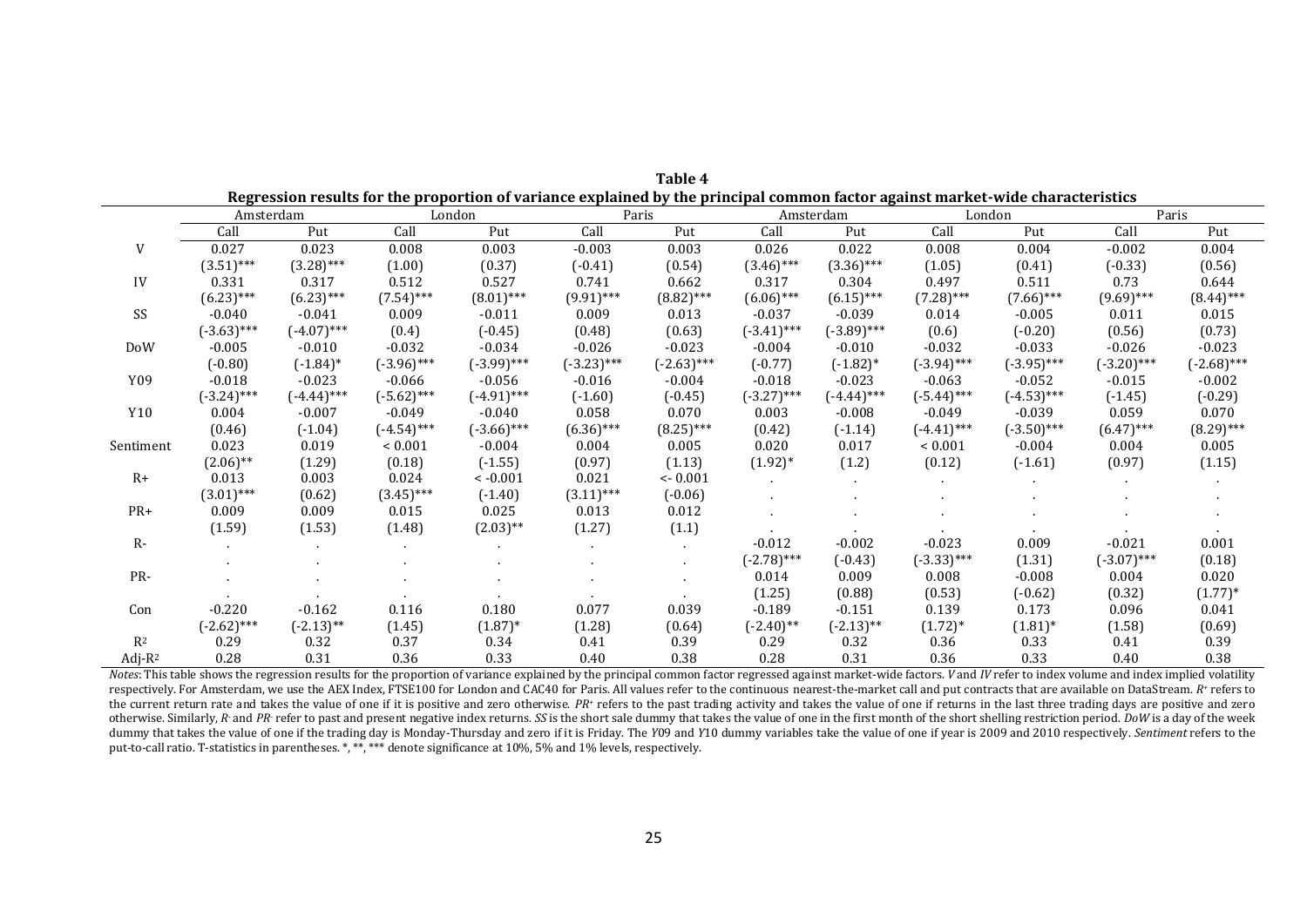| against firm-specific characteristics |                |                 |  |  |  |  |  |  |  |
|---------------------------------------|----------------|-----------------|--|--|--|--|--|--|--|
|                                       | Call           | Put             |  |  |  |  |  |  |  |
| Constant                              | $0.204***$     | $0.214***$      |  |  |  |  |  |  |  |
|                                       | (0.030)        | (0.034)         |  |  |  |  |  |  |  |
| MV                                    | 9.350E-07**    | 3.230E-07       |  |  |  |  |  |  |  |
|                                       | (0.000)        | $(4.860E-07)$   |  |  |  |  |  |  |  |
| Vol                                   | $-0.005$       | $-0.006$        |  |  |  |  |  |  |  |
|                                       | (0.006)        | (0.007)         |  |  |  |  |  |  |  |
| <b>PBAS</b>                           | 0.065          | $0.155**$       |  |  |  |  |  |  |  |
|                                       | (0.069)        | (0.078)         |  |  |  |  |  |  |  |
| Fr                                    | $0.002***$     | $0.004***$      |  |  |  |  |  |  |  |
|                                       | (0.001)        | (0.001)         |  |  |  |  |  |  |  |
| OPRV                                  | $-0.022**$     | $-0.044**$      |  |  |  |  |  |  |  |
|                                       | (0.011)        | (0.014)         |  |  |  |  |  |  |  |
| 0Vol                                  | $-4.630E-05**$ | $-6.540E-05***$ |  |  |  |  |  |  |  |
|                                       | (0.000)        | $(2.940E-05)$   |  |  |  |  |  |  |  |
| Adj- $R^2$                            | 0.081          | 0.115           |  |  |  |  |  |  |  |

| Table 5                                         |
|-------------------------------------------------|
| Regression results for commonality in liquidity |
| against firm-specific characteristics           |

L,

*Notes*: This table shows the results of the cross sectional regression of the proportion of variability explained by the first common factor for each asset against firm characteristics. The dependent variable refers to the Adjusted  $R<sup>2</sup>$  for each asset which is obtained by regressing the price-volume weighted spread against the first factor. *MV* refers to the mean market value per asset. *Vol* refers the mean underlying market volatility, *PBAS* refers to the mean underlying proportional bid-ask spread per asset, estimated from daily closing prices. *Fr* refers to the mean of transaction frequency and *OPRV* refers to mean option realized volatility per asset. *OVol* is the options trading volume per asset. Standard errors in parentheses. \*, \*\*, \*\*\* denote significance at 10%, 5% and 1% levels, respectively.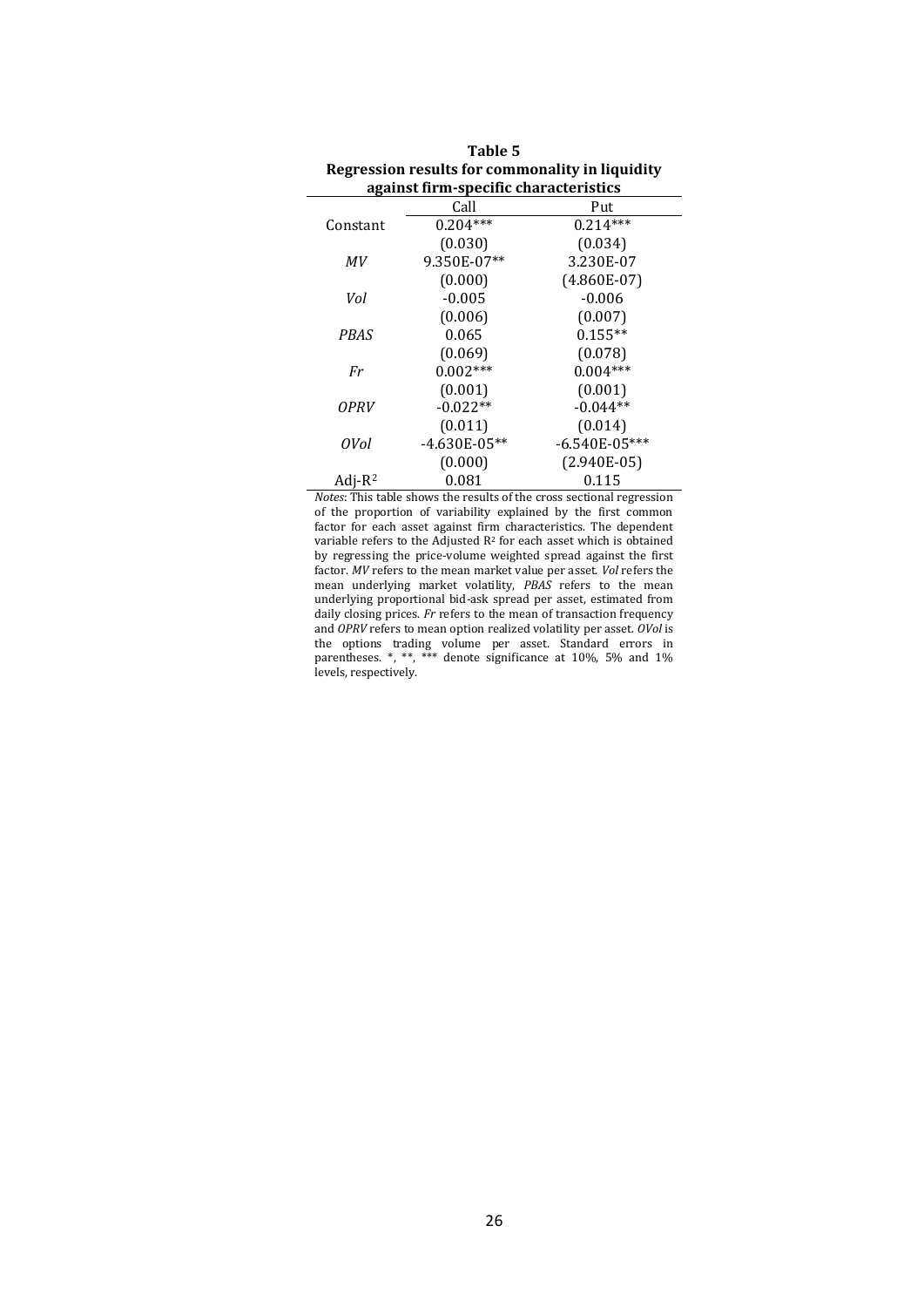| VAR: hquidhy commonanty by market |            |            |            |            |            |            |  |  |  |  |
|-----------------------------------|------------|------------|------------|------------|------------|------------|--|--|--|--|
|                                   |            | Amsterdam  |            | London     | Paris      |            |  |  |  |  |
|                                   | Call       | Put        | Call       | Put        | Call       | Put        |  |  |  |  |
| Constant                          | $0.071***$ | $0.072***$ | $0.075***$ | $0.105***$ | $0.048***$ | $0.063***$ |  |  |  |  |
|                                   | (0.014)    | (0.012)    | (0.019)    | (0.019)    | (0.017)    | (0.017)    |  |  |  |  |
| Amsterdam call <sub>t-1</sub>     | $-0.079$   | 0.067      | $-0.104$   | $-0.002$   | $-0.166$   | $-0.095$   |  |  |  |  |
|                                   | (0.092)    | (0.083)    | (0.130)    | (0.126)    | (0.115)    | (0.117)    |  |  |  |  |
| Amsterdam call <sub>t-2</sub>     | 0.057      | 0.050      | 0.163      | $-0.034$   | 0.065      | $-0.158$   |  |  |  |  |
|                                   | (0.092)    | (0.084)    | (0.131)    | (0.128)    | (0.116)    | (0.118)    |  |  |  |  |
| Amsterdam put $_{t-1}$            | 0.156      | $-0.019$   | 0.164      | 0.155      | 0.125      | 0.138      |  |  |  |  |
|                                   | (0.103)    | (0.094)    | (0.147)    | (0.143)    | (0.130)    | (0.132)    |  |  |  |  |
| Amsterdam put t-2                 | 0.141      | $0.149*$   | 0.117      | $0.214*$   | 0.103      | $0.241**$  |  |  |  |  |
|                                   | (0.091)    | (0.082)    | (0.129)    | (0.126)    | (0.115)    | (0.116)    |  |  |  |  |
| London call $t-1$                 | $0.148***$ | 0.079      | $0.367***$ | $0.298***$ | $0.159**$  | 0.066      |  |  |  |  |
|                                   | (0.056)    | (0.051)    | (0.080)    | (0.077)    | (0.070)    | (0.071)    |  |  |  |  |
| London call t-2                   | $-0.049$   | $-0.001$   | $-0.065$   | $-0.013$   | $-0.092$   | $-0.067$   |  |  |  |  |
|                                   | (0.054)    | (0.049)    | (0.077)    | (0.075)    | (0.068)    | (0.069)    |  |  |  |  |
| London put $t-1$                  | 0.008      | 0.015      | $0.237***$ | $0.189**$  | 0.031      | 0.005      |  |  |  |  |
|                                   | (0.056)    | (0.050)    | (0.079)    | (0.077)    | (0.070)    | (0.071)    |  |  |  |  |
| London put $t-2$                  | $-0.051$   | $-0.068$   | 0.081      | 0.097      | $-0.048$   | $-0.110*$  |  |  |  |  |
|                                   | (0.052)    | (0.047)    | (0.074)    | (0.072)    | (0.066)    | (0.067)    |  |  |  |  |
| Paris call <sub>t-1</sub>         | $0.176**$  | $0.216***$ | $-0.047$   | $-0.049$   | $0.196**$  | $0.220**$  |  |  |  |  |
|                                   | (0.071)    | (0.065)    | (0.101)    | (0.099)    | (0.090)    | (0.091)    |  |  |  |  |
| Paris call <sub>t-2</sub>         | 0.101      | 0.046      | 0.147      | 0.060      | $0.189**$  | 0.148      |  |  |  |  |
|                                   | (0.068)    | (0.062)    | (0.097)    | (0.095)    | (0.086)    | (0.087)    |  |  |  |  |
| Paris put <sub>t-1</sub>          | $-0.114*$  | $-0.110*$  | 0.036      | 0.016      | $0.246*$   | $0.322*$   |  |  |  |  |
|                                   | (0.066)    | (0.060)    | (0.094)    | (0.091)    | (0.083)    | (0.084)    |  |  |  |  |
| Paris put $t-2$                   | $-0.027$   | 0.000      | $-0.175*$  | $-0.142$   | $0.107***$ | $0.151***$ |  |  |  |  |
|                                   | (0.066)    | (0.060)    | (0.093)    | (0.091)    | (0.083)    | (0.084)    |  |  |  |  |
| R <sup>2</sup>                    | 0.175      | 0.197      | 0.366      | 0.307      | 0.447      | 0.455      |  |  |  |  |

**Table 6 VAR: liquidity commonality by market**

*Notes*: This table shows the VAR regression results for the proportion of variance explained by the principal common factor for each market. Standard errors in parentheses. \*, \*\*, \*\*\* denote significance at 10%, 5% and 1% levels, respectively.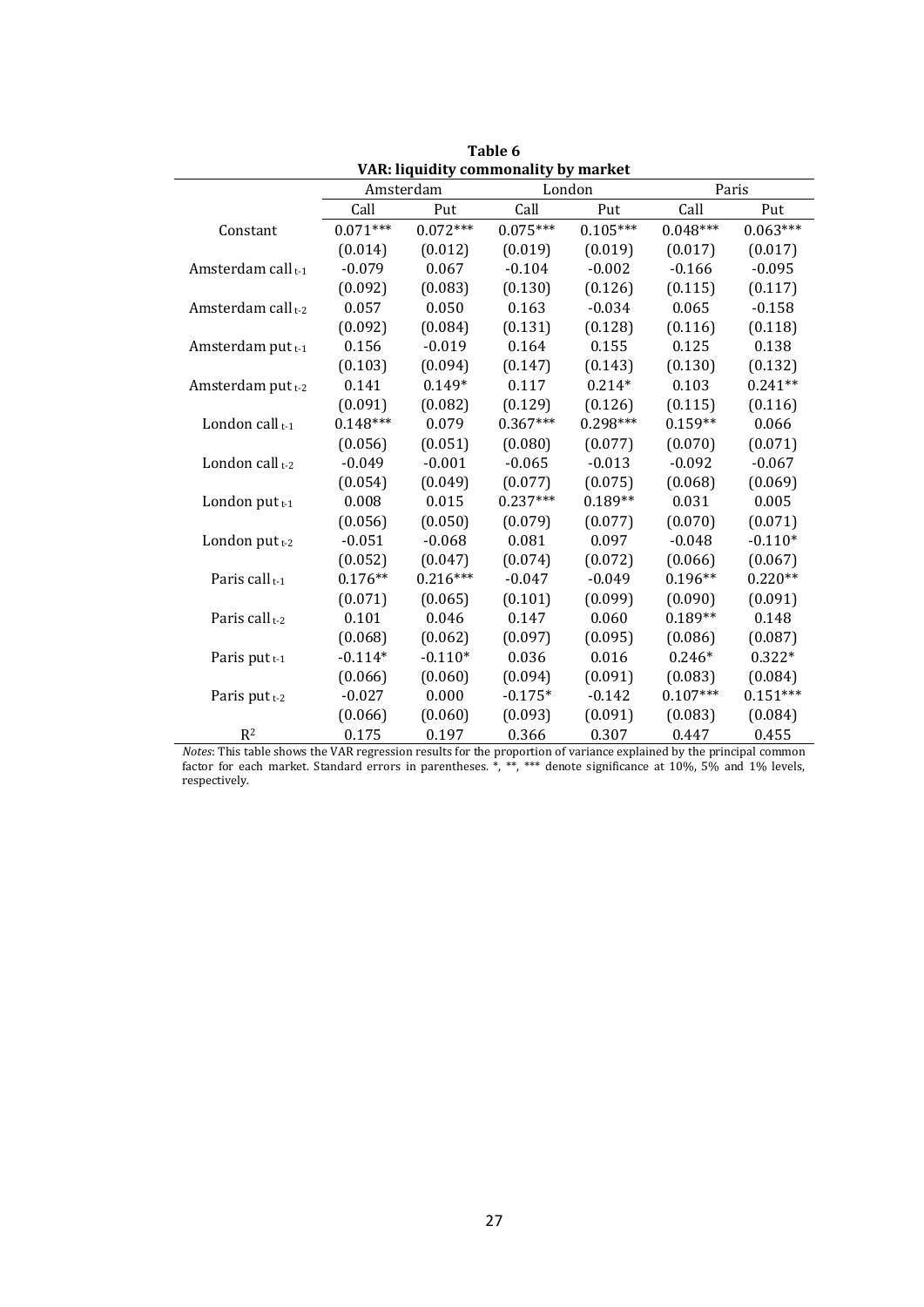

**Figure 1 Time series of option spread and depth**

*Notes*: This figure shows the time series plots of individual equity options liquidity by exchange and contract type. Each plot is constructed as the equal-weighted average of the daily average quoted spread and depth per trading day and ticker. The put/call ratio refers to the ratio of put volume over call volume per trading day. All plots are standardized by the overall market mean and standard deviation to allow a visual comparison across markets.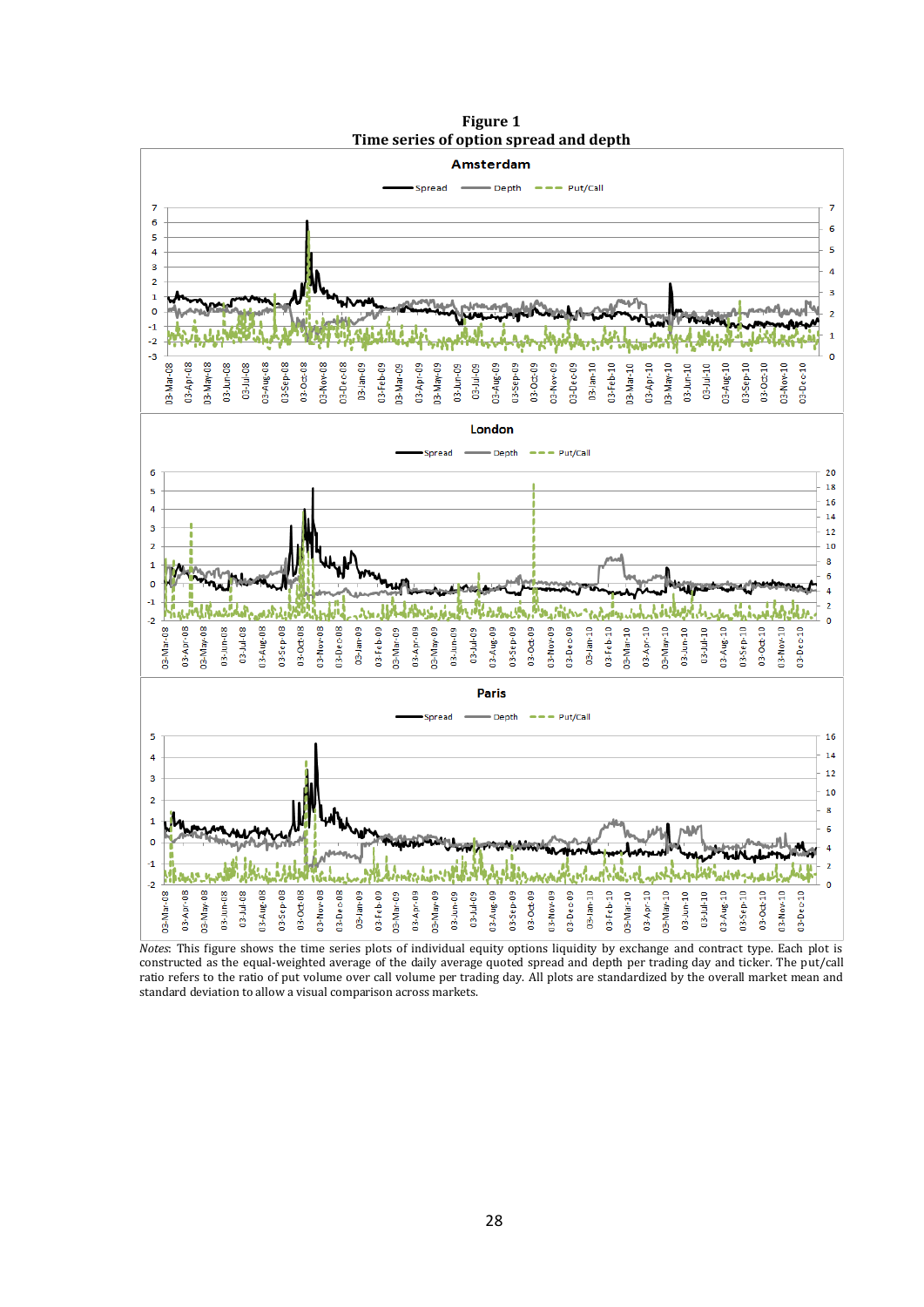

*Notes*: This figure shows the time series of the proportion of liquidity explained by the main principal factors by exchange and contract type. The first principal component is extracted from the percentage bid-ask spread separately for each trading day with the procedure described in the main text.